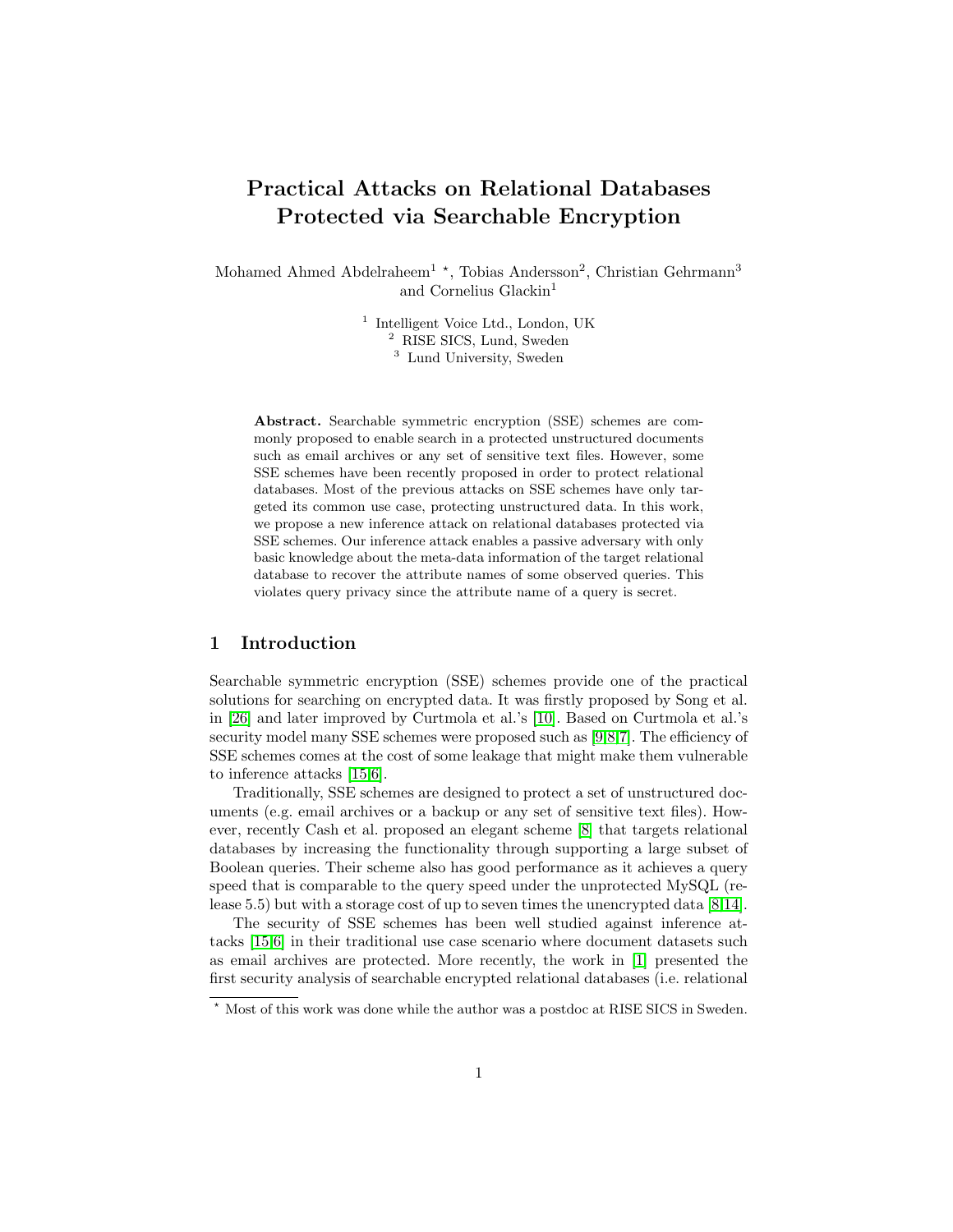databases protected via SSE) by proposing an inference attack, called Relational-Count, exploiting the structural properties of relational databases and using only knowledge about the frequency distribution of the attribute-value pairs which is much less than the prior knowledge (i.e. joint frequency of attribute-value pairs which is equivalent to knowledge of the whole plaintext database) required by the Count attack [\[6\]](#page-16-5).

In this work, we further improve the analysis of searchable encrypted relational databases and show that there is an extra leakage that could reveal the attribute name (also known as column name) of all the queries (i.e. encrypted attribute-value pairs) belonging to a specific database column.

Henceforth, we will use the words "query" and "query token" interchangeably to mean an encrypted attribute-value pair that has been queried (or an encrypted keyword in the context of unstructured databases). Thus, query recovery means finding the actual plaintext of the query which is an attribute-value pair (or a keyword). Also, relational database tables protected via SSE schemes will either be called SSE-protected databases or searchable encrypted relational databases. Finally, the words "attribute" and "column" will also be used interchangeably throughout the paper.

Our Contribution. The contribution of this paper is twofold. First, we propose a new attack on searchable encrypted relational databases. Our attack recovers the attribute names or column names of queries and thus we call it the Attribute-Name recovery attack. Our attack breaks the query privacy by recovering the secret attribute names of some of the observed queries. We propose two simple algorithms (one is deterministic and the other is heuristic), that take as input the set of issued queries and divide it into different subsets where each subset represents all the values belonging to a specific column. Table [2](#page-14-0) shows the number of columns recovered by our attack on three different real world databases protected by an SSE scheme. It is apparent from Table [2](#page-14-0) that for the Adult [\[19\]](#page-16-8) and the Bank [\[25\]](#page-17-1) database tables which have 14/32561 and 17/4521 columns/records respectively, our attack recovers almost all the columns and thus completely breaks the privacy of queries. However, regarding larger database tables such as the Census which has 40/299285 columns/records, we are able to recover slightly more than half of the columns. Most notably, our attack works using only the meta-data information (i.e. column names and their cardinalities where the cardinality of a column is defined as the number of unique elements in the column) and the number of records about the protected relational database table under attack. This lesser amount of required knowledge makes our Attribute-Name recovery attack more applicable in practice than all previous attacks on SSE schemes [\[15](#page-16-4)[,6,](#page-16-5)[1\]](#page-16-7) as they require at least prior knowledge about the frequency distribution of the keywords or attribute-value pairs in the target database.

Second, we combine our Attribute-Name recovery attack with the Relational-Count attack [\[1\]](#page-16-7). This gives us a second attack that recovers the values of queries but requires knowledge about the frequency distribution of the attribute-value pairs in the target database. The results about the number of recovered queries in different SSE-protected relational databases are shown in Table [3.](#page-14-1)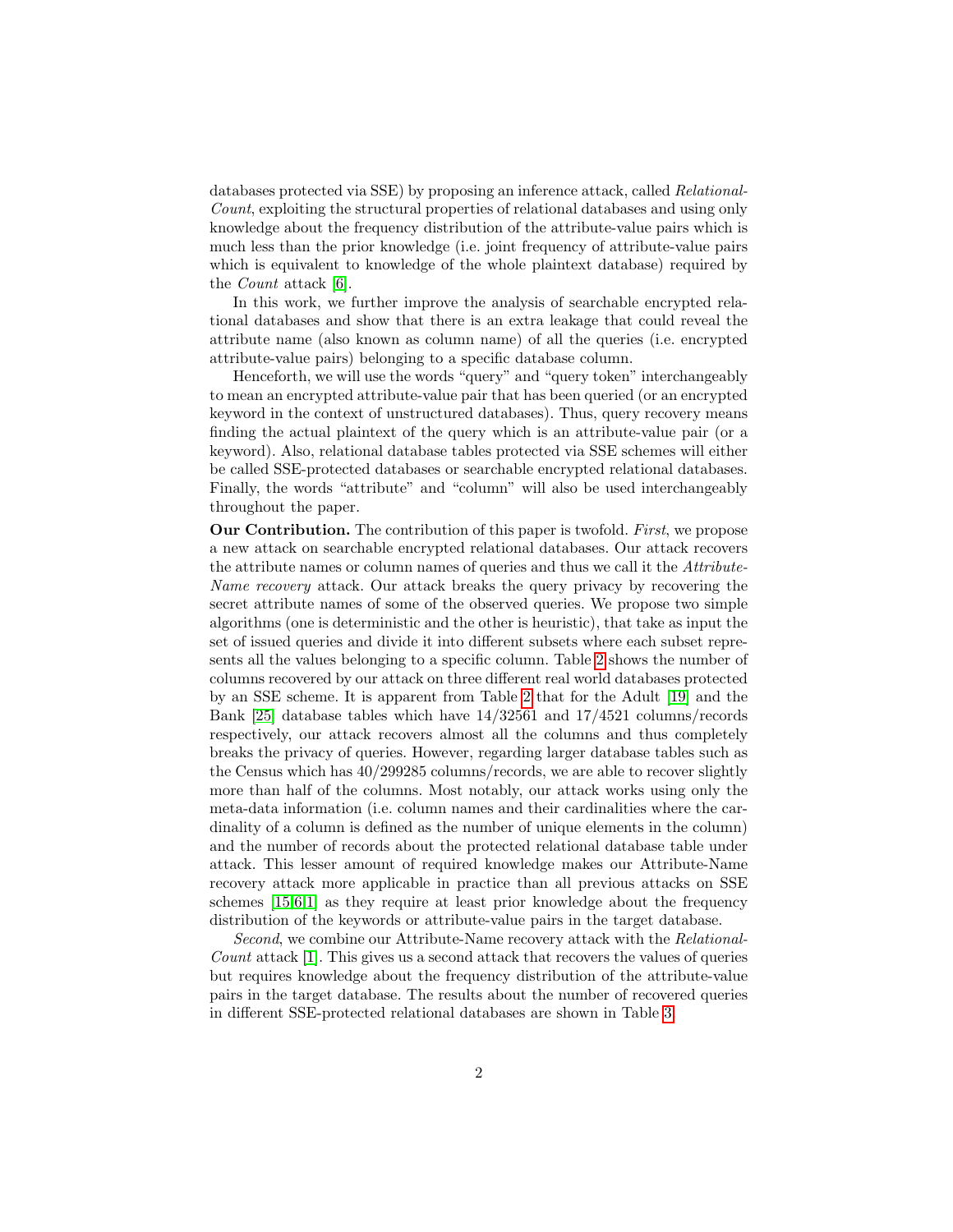Related Work. Query recovery attacks exploiting the access pattern leakage of SSE schemes were proposed by Islam et al. [\[15\]](#page-16-4) and later improved by Cash et al. [\[6\]](#page-16-5). The recent inference attack on searchable encrypted relational databases by Abdelraheem et al. [\[1\]](#page-16-7) exploits the properties of relational databases. This reduces the attacker's knowledge from full database knowledge required by previous inference attacks [\[15,](#page-16-4)[6\]](#page-16-5) to only partial knowledge represented by the frequency distribution of the attribute-value pairs in the target database. Unlike Abdelraheem et al.'s Relational-Count attack [\[1\]](#page-16-7) which still requires the frequency distribution of the attribute-value pairs in the target database, our first proposed attack recovers the attribute names of queries by requiring only the attacker's knowledge about the meta-data information of the target protected database. Moreover, as shown in Table [3,](#page-14-1) our second proposed attack recovers more queries than those recovered by Abdelraheem et al.'s Relational-Count attack [\[1\]](#page-16-7).

Naveed et al. [\[22\]](#page-16-9) proposed a number of attacks targeting relational database columns encrypted using deterministic encryption [\[4\]](#page-16-10) or order preserving encryption algorithms [\[2,](#page-16-11)[5\]](#page-16-12) in CryptDB [\[24\]](#page-17-2) where encrypted values belonging to the same column whose name is encrypted are collected together as one set or more precisely one column vector. While the approach seems similar, their column finder procedure is significantly different than our attribute recovery attack. It takes as input the set of encrypted values (i.e. column vector of encrypted values) belonging to the same unknown column whose name is encrypted. Their approach recovers the encrypted name by matching the number of distinct encrypted values with each column's cardinality defined in the set of plaintext columns (i.e. a column name and its possible values are known) belonging to the attacker's auxiliary or background data. Their procedure relies mainly on the attributes' (i.e. columns) cardinalities.

In contrast, our attack described in Algorithm [1](#page-7-0) takes as input all the observed encrypted queries in an SSE scheme. Then using the access pattern leakage inherent in SSE schemes in addition to basic background data about the number of records and attributes' cardinalities, it divides the observed encrypted queries into different classes where each class contains a set of encrypted queries belonging to the same attribute. Thus, each class or set of encrypted queries found by our attack is actually the input used by Naveed et al's column finder procedure.

The recent generic attacks [\[17\]](#page-16-13) proposed at CCS 2016 target any secure database systems supporting range queries but leaking the access pattern without any prior knowledge about the database under attack. Most notably, one of their generic attacks target even secure encrypted search methods supporting range queries and only leaking the communication volume (i.e. query result size) such as fully homomorphic encryption or ORAM schemes. Their attacks only target range queries and they require the attacker to gather at least  $N<sup>4</sup>$ queries  $(N$  is the domain size) to mount the attack successfully. However, our work targets relational databases protected by SSE schemes dealing with equality queries. There are only two things in common between our attack and theirs,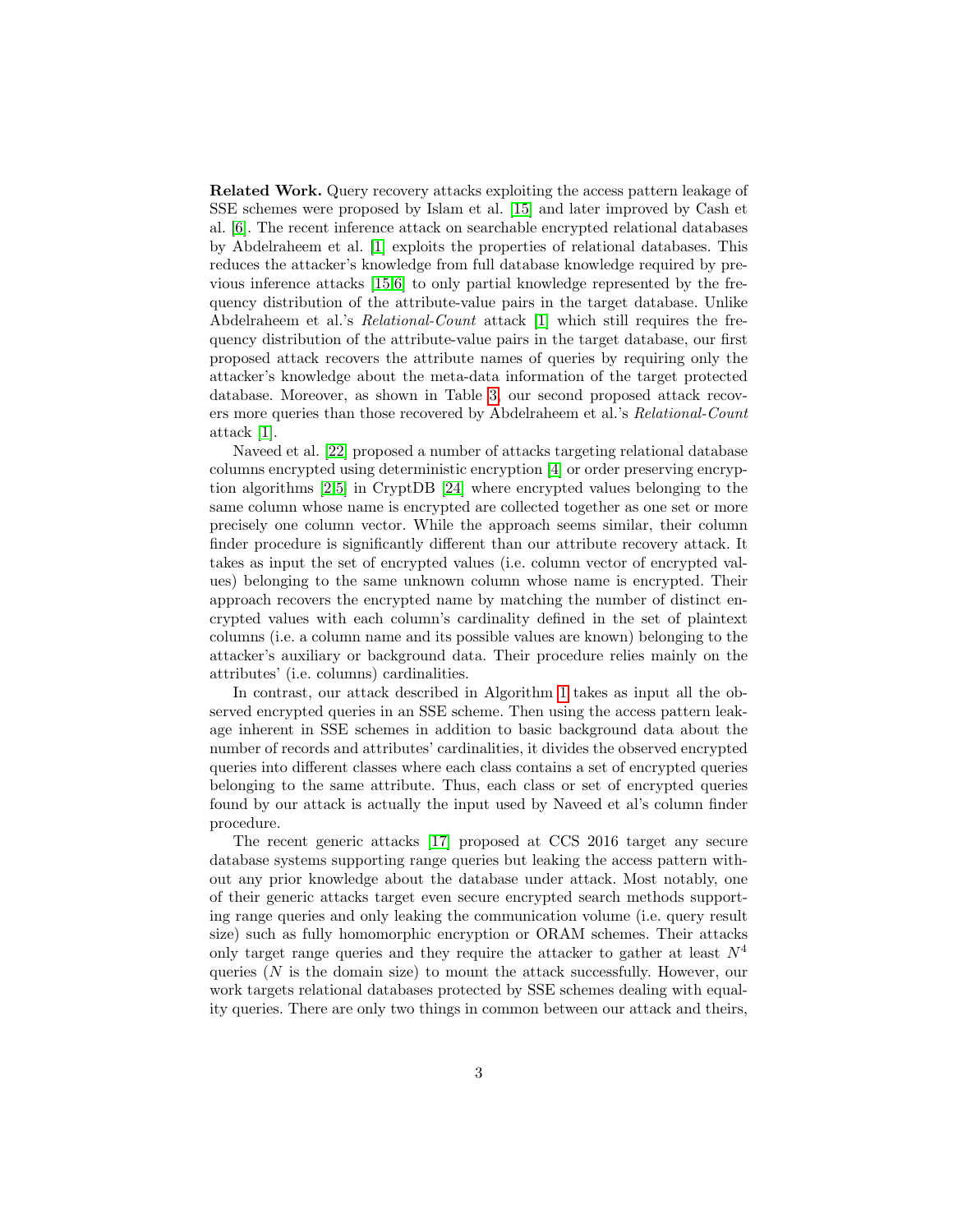and that is the requirement of knowing the number of records and the query result size (or communication volume as defined in [\[17\]](#page-16-13)).

Organization of the paper. Section [2](#page-3-0) gives a brief overview of SSE schemes and inference attacks. In Section [3,](#page-4-0) we point out the security risks of using SSE schemes in relational databases by proposing a new frequency attack exploiting the properties of relational databases. In Section [4,](#page-11-0) we present detailed experimental results demonstrating our attacks and then discuss some countermeasures. Section [5](#page-15-0) concludes the paper.

## <span id="page-3-0"></span>2 Background about SSE Schemes

Definition. An SSE scheme takes as inputs a plaintext database index together with the client's secret keys and outputs an encrypted index where each keyword w in the plaintext index is transformed into a token  $t$  using a deterministic encryption algorithm and its corresponding documents' identifiers are encrypted using a randomized encryption algorithm. An SSE scheme encrypts the original documents by employing a randomized encryption algorithm using the client's secret keys and stores the encrypted documents in an encrypted database indexed by the document identifiers. Both the encrypted index and the encrypted documents database are sent to the cloud server. To search for for a keyword  $w$ , the client issues a query by generating its token  $t$  using its secret keys and sends it to the server. The server responds by sending the corresponding encrypted documents from the encrypted documents database to the client.

Our focus will be on analyzing the security of relational databases protected by SSE schemes that are adaptively secure as defined by Curtmola et al. [\[10\]](#page-16-0). The use of SSE schemes to protect SSE schemes was firstly proposed by Cash el al. [\[8,](#page-16-2)[7\]](#page-16-3) where the database records are considered as documents and the attribute-value pairs are considered as keywords (e.g. each keyword is represented as  $w_i = (attribute_i, v_i)$  where  $attribute_i$  is the attribute name and  $v_i$  is its value).

Leakage Profile. An SSE scheme leaks the *access pattern*: the result of the query or the record (or document) IDs corresponding to the queried keyword  $w_i$ , DB( $w_i$ ), and also leaks the *search pattern*: the fact that whether two searches are the same or not.

Attack Model. All recent SSE schemes follow the adaptive security definition proposed by Curtmola et al. [\[10\]](#page-16-0) where security is achieved against an honestbut-curious server. That means a passive adversary following the protocol but curious to use the leakage profile to learn about the queries and the encrypted records.

Inference Attacks on SSE Schemes. Classical ciphers were broken by frequency analysis which is a standard example of an inference attack where an attacker can recover a plaintext character by inferring some information about its corresponding ciphertext character using language statistics. Similarly, using publicly-available auxiliary data, an inference attack can be mounted on adaptive SSE schemes to recover the plaintext of queries issued by the client and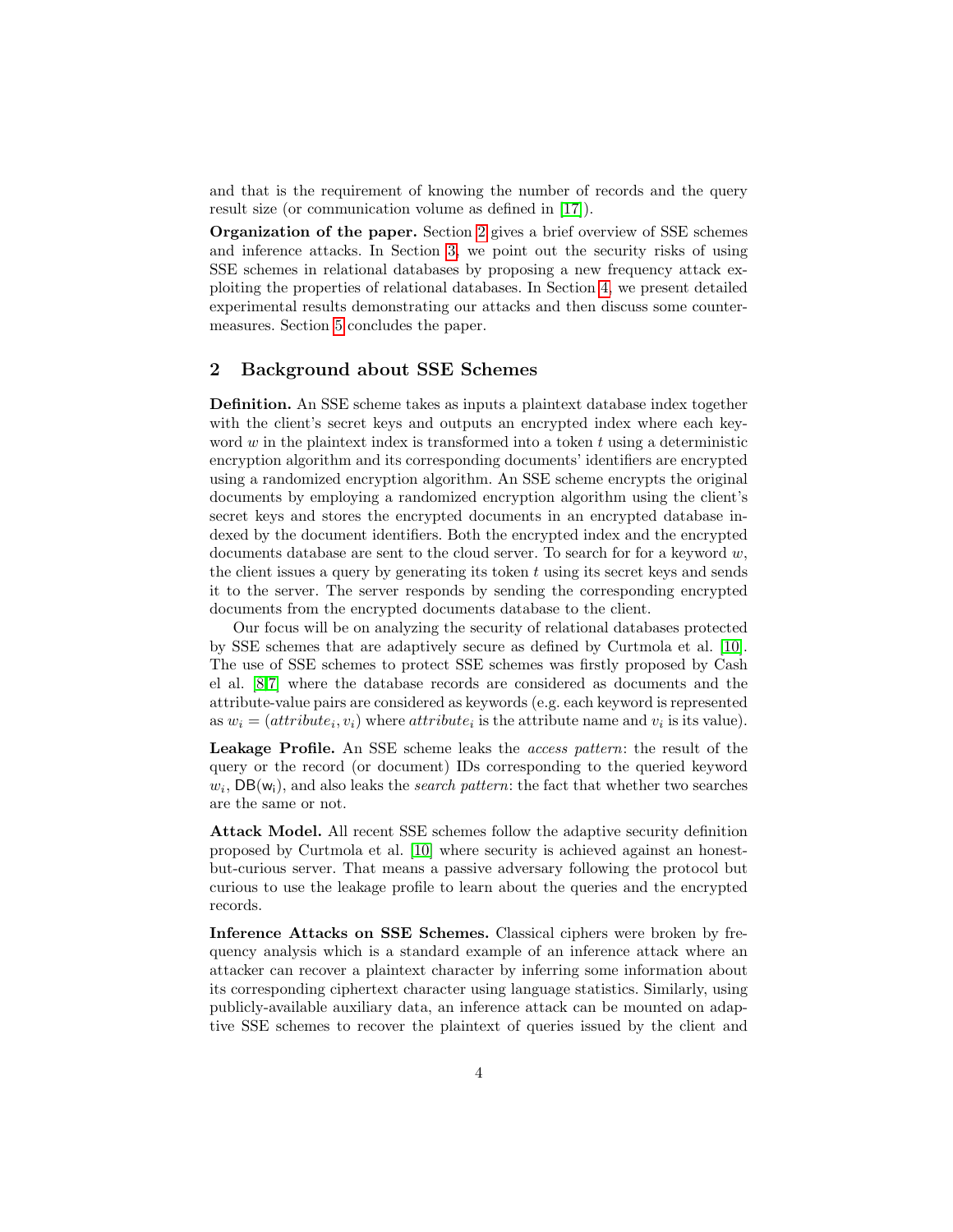observed by the attacker (e.g. honest-but-curious server or passive external attacker). This kind of attack performs query recovery and was proposed by Islam, Kuzu, and Kantarcioglu (IKK) in [\[15\]](#page-16-4). Their attack, known in the literature as the IKK attack, targets the strongest kinds of SSE schemes which are those proved to be secure under the adaptive security definition. The IKK attack assumes knowledge about the *joint frequency (or co-occurrence count)* of any two plaintext attribute-value pairs (or two keywords)  $w_i, w_j \in W$ . It also assumes knowledge about the plaintext of a subset of queries issued by the client.

A similar inference attack has been proposed recently by Cash et al. is called the Count attack [\[6\]](#page-16-5). The Count attack assumes the attacker's knowledge about the number of occurrences of each keyword/attribute-value over all the documents/records (i.e. $|DB(w_i)|$  where  $w_i \in W$  and DB is the original plaintext dataset). This is also called keyword frequency knowledge and we denote this knowledge by  $\mathcal{K}_{\mathcal{F}}$ . Similar to the IKK attack, it also assumes knowledge about the joint frequency (or co-occurrence count) of any two plaintext attribute-value pairs (or two keywords)  $w_i, w_j \in W$ . Both, the *IKK* and the *Count* attacks, represent the joint frequency knowledge in a matrix called the co-occurrence knowledge-matrix,  $C_w$ . Therefore, both attacks require a complete knowledge about the plaintext dataset under attack in order to form the co-occurrence knowledge-matrix. Both attacks exploit the access pattern leakage inherent in SSE schemes, in this case enabling the computation of the result size of any observed query and also the observed joint frequency of any two observed queries. In the relational database setting, this is equal to the size of the set resulting from the intersection between the result sets of the two queries. A joint co $occurrence\ query-matrix, C_t$ , is then formed and compared to the *co-occurrence* knowledge-matrix,  $C_w$  in both attacks.

The recent Relational-Count [\[1\]](#page-16-7) inference attack also performs query recovery but on searchable encrypted relational databases. Its query recovery rate is less than the Count attack but it is more practical than the Count attack since it requires only the knowledge of the frequency distribution of the plaintext attribute-value pairs in the target database rather than the joint frequency knowledge required by the Count attack. The difference lies in the fact that the Relational-Count attack uses Observation [1](#page-5-0) (See Section [3\)](#page-4-0) to discard the wrong candidates in the list of possible candidates for a query with non-unique result size in contrast to the Count attack which uses prior joint frequency knowledge to discard wrong candidates from the same list.

## <span id="page-4-0"></span>3 Attacking Searchable Encrypted Relational Databases

As demonstrated in the recent Relational-Count inference attack [\[1\]](#page-16-7), the structure of relational databases does enable an attack on searchable encrypted relational databases without resorting to the co-occurrence knowledge-matrix  $C_w$ about the relational database under attack. In the following, we describe our Attribute-Name recovery attack. Our attack works under the assumption that enough queries have been observed and that the attacker knows the meta-data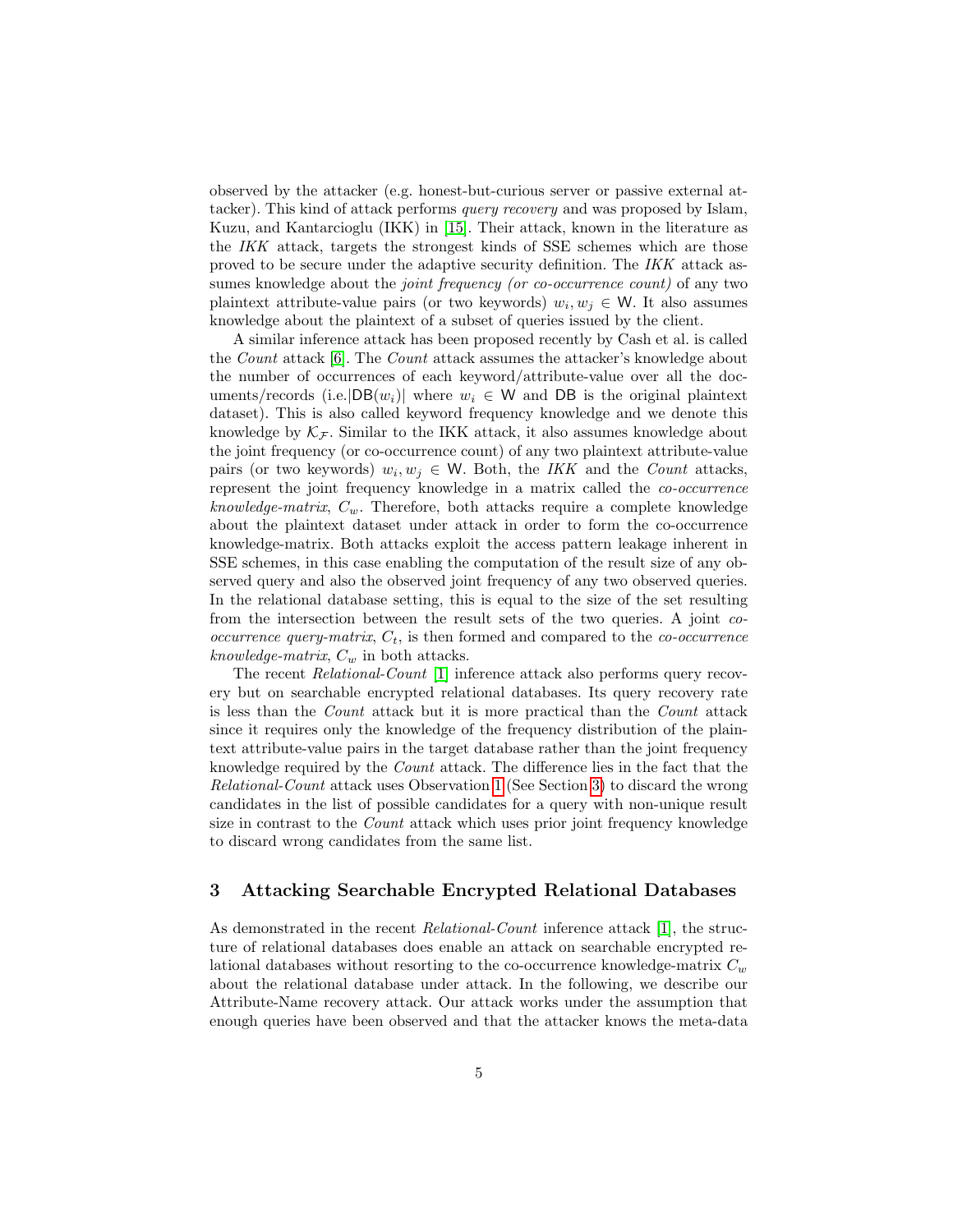information about the target database (e.g. column names  $A$  and the cardinality of each column which is equivalent to the number of unique values in the column).

Note that the meta-data information represents the least possible prior knowledge that could be acquired by an attacker. We define this as the attacker's basic background knowledge  $K_B$ . This is definitely much less than the prior knowledge required by previously discussed inference attacks and could be guessed or acquired from public data. For example, if an honest-but-curious server holds an encrypted medical data, then an attacker can easily acquire the columns' or attributes' names of the protected data by referring to publicly-available information such as the meta-data about database tables used in standard medical software applications such as OpenEMR  $[23]^4$  $[23]^4$  $[23]^4$ .

In addition to this basic knowledge, our attack assumes also the attacker's knowledge of the number of records in the target database which can be dynamic depending on the protected database under attack. The number of records could be gained either through a guess-and-determine process especially for small or medium sized databases or through a leakage of the SSE scheme under attack which is the case in some notable SSE schemes such as  $[9,27,20,16]$  $[9,27,20,16]$  $[9,27,20,16]$  $[9,27,20,16]$ . Moreover, our attack could also recover the attribute value of a given attribute name 'a' under the assumption that the attacker knows  $\mathcal{K}_{\mathcal{F}}$ .

#### 3.1 Attribute-Name Recovery Attacks (First Attack)

We make use of the following simple observation, proposed in [\[1\]](#page-16-7), about the joint frequency (or the co-occurrence count) of observed queries sharing the same attribute name on searchable encrypted relational databases.

<span id="page-5-0"></span>Observation 1. The observed joint frequency (or observed co-occurrence count) between any two different queries is non-zero only when their corresponding attribute names are different.

The observation should be clear from the fact that each relational database record has only one value for each column or attribute name. For example, let  $t_1$  be the query token corresponding to the plaintext attribute-value pair "Sex : Male",  $t_2$  be the query token corresponding to the plaintext attribute-value pair "Sex : Female", and  $t_3$  be the query token corresponding to the plaintext attribute-value pair "Age : 18". Now, the observed joint frequency of  $t_1$  and  $t_2$ must be zero as there cannot be a relational database record whose "Sex" value is both "Male" and "Female". Also there is no guarantee that the observed joint frequency of  $t_1$  and  $t_3$  (or  $t_2$  and  $t_3$ ) is zero since their corresponding attribute names are different.

More generally, Observation [1](#page-5-0) might allow an attacker to answer the following question "Do the queries  $t_i$  and  $t_j$  have the same attribute name ?". Here the attacker does not need any knowledge other than the observed access pattern

<span id="page-5-1"></span><sup>4</sup> OpenEMR is a well known open source medical software supporting Electronic Medical Records (EMR)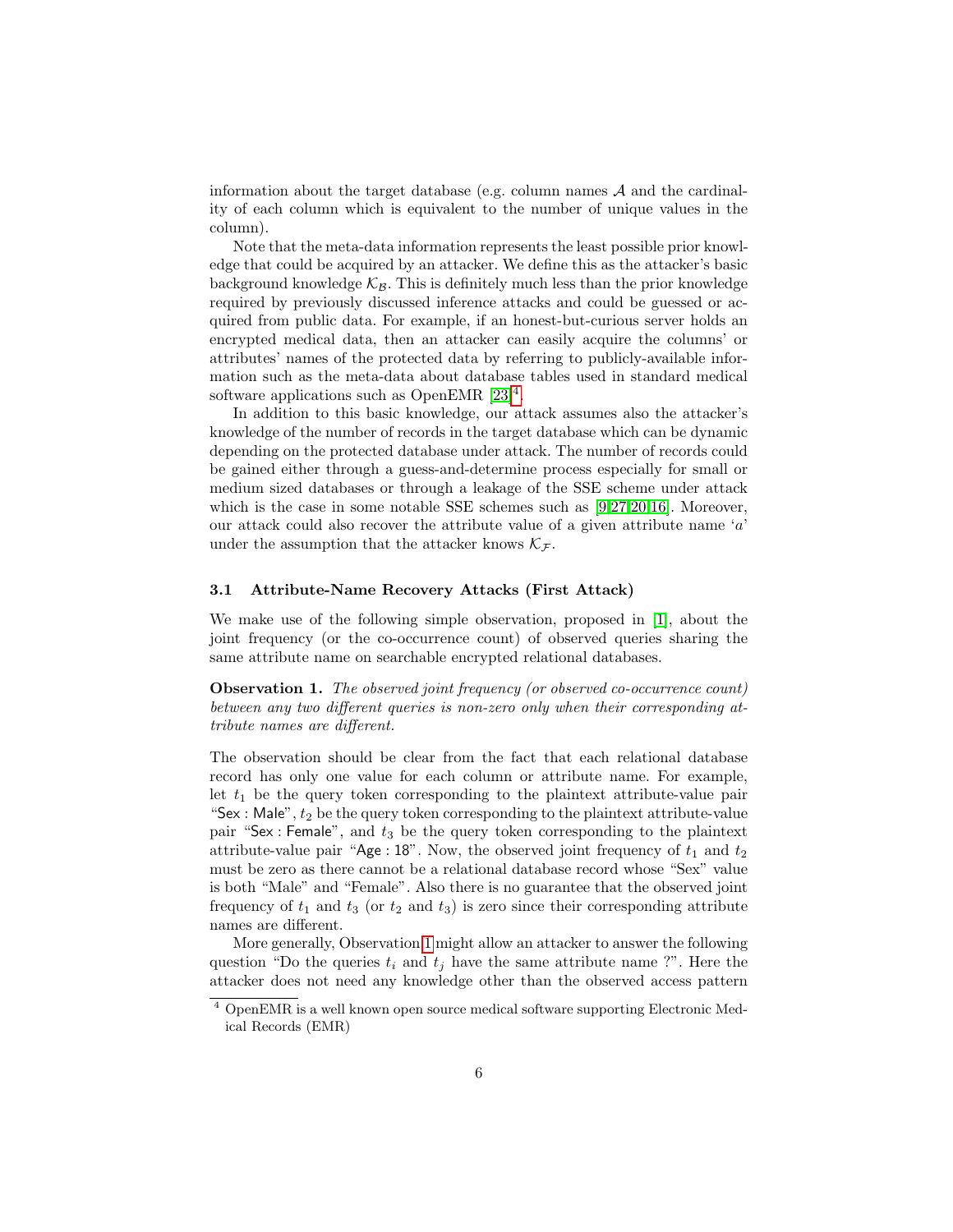leakage  $C_t$ . If the value  $C_t[t_i, t_j]$  does not equal zero, then  $t_i$  and  $t_j$  definitely have different attribute names. Otherwise, the attacker cannot answer.

Our first proposed attack, the attribute-name recovery attack, is based on Observation [2](#page-6-0) which follows immediately from Observation [1](#page-5-0) and the fact that the total frequency of all the domain values of an attribute  $a$  in a searchable encrypted relational database (EDB) equals the number of records in EDB. Going back to our previous example and assuming that the number of records in EDB is n, one can see that since  $t_1$  and  $t_2$  have the same attribute name and  $|\mathsf{Sex}| =$ 2 (i.e. the cardinality of "Sex") then the following equation will be satisfied:  $|t_1| + |t_2| = n$ . This gives an example that explains the following observation.

<span id="page-6-0"></span>**Observation 2.** Let  $t = \{t_1, \dots, t_l\}$  be the set of observed queries where  $l \leq$  $|W|$ . Let  $|t_i|$  denote the result size of query token  $t_i$ . Let  $C_t$  be the observed co $occurrence\ query-matrix. Let\ n\ be\ number\ of\ records\ in\ a\ searchable\ encrypted$ relational database EDB. Let 'a' be an attribute name in the EDB with cardinality |a|. Then there exists a subset  $5 \text{ s } \subseteq t$  $5 \text{ s } \subseteq t$  where  $\sum_{t_i \in s} |t_i| = n$ ,  $|s| = |a|$ , and  $\forall t_i, t_j \in \mathcal{S}, C_t[t_i, t_j] = 0$  when  $l = |W|$ .

Observation [2](#page-6-0) can be used to develop an algorithm that distinguishes between observed queries. Such a distinguisher algorithm can be mounted by a weak attacker (hence a strong attack) who observes only the access pattern leakage of queries and has no prior knowledge other than  $\mathcal{K}_{\mathcal{B}}$  (i.e. number of records, column names and their cardinalities).

Description of Algorithm [1.](#page-7-0) Algorithm [1](#page-7-0) takes as input a set of observed query tokens  $\mathbf{t} = \{t_1, ..., t_l\}$  and the attacker's basic background knowledge  $\mathcal{K}_{\mathcal{B}}$ . It divides and classifies these tokens according to their attribute names into different sets where each set  $G_a$  belongs to one attribute name  $a = (a_i)$  or multiple attributes names  $a = (a_i, a_j)$  sharing the same cardinality  $|a_i|$ . Note that the pseudo-code of Algorithm [1](#page-7-0) provides only an overview about the steps and does not represent a description of our implementation. In the following, we discuss how to efficiently implement Algorithm [1.](#page-7-0)

Step [7](#page-7-0) and Step [8](#page-7-0) can give us an idea about the time complexity of Algo-rithm [1](#page-7-0) since they form the known k-SUM problem (i.e. Given  $A = \{a_1, \dots, a_s\}$ and a target sum t. Is there any subset of indices  $\{i_1, \dots, i_k\}$  such that  $\sum_{j=1}^k |a_{i_j}| =$ t ?) with an additional condition that the observed joint frequency (or cooccurrence count) value between any two elements in the subset is zero. The k-Sum problem is a parameterized version of the subset sum problem which is a known NP-complete problem. The brute force algorithm for the k-SUM problem takes  $O(s^k)$  where s is the size of the given set. There are simple algorithms solving this problem in  $O(s^{\frac{k}{2}} \log s)$  when k is even and  $O(s^{\frac{k+1}{2}})$  when k is odd [\[3](#page-16-16)[,11,](#page-16-17)[13\]](#page-16-18).

However, employing the observed joint frequency (or co-occurrence count) condition might reduce the above complexity times but this needs further inves-tigation. Obviously, Algorithm [1](#page-7-0) performs well when  $k$  is small (i.e. the attribute

<span id="page-6-1"></span><sup>&</sup>lt;sup>5</sup> If the cardinality |a| is not unique, then k subsets will exist where k is the number of attributes whose cardinalities are equal to  $|a|$ .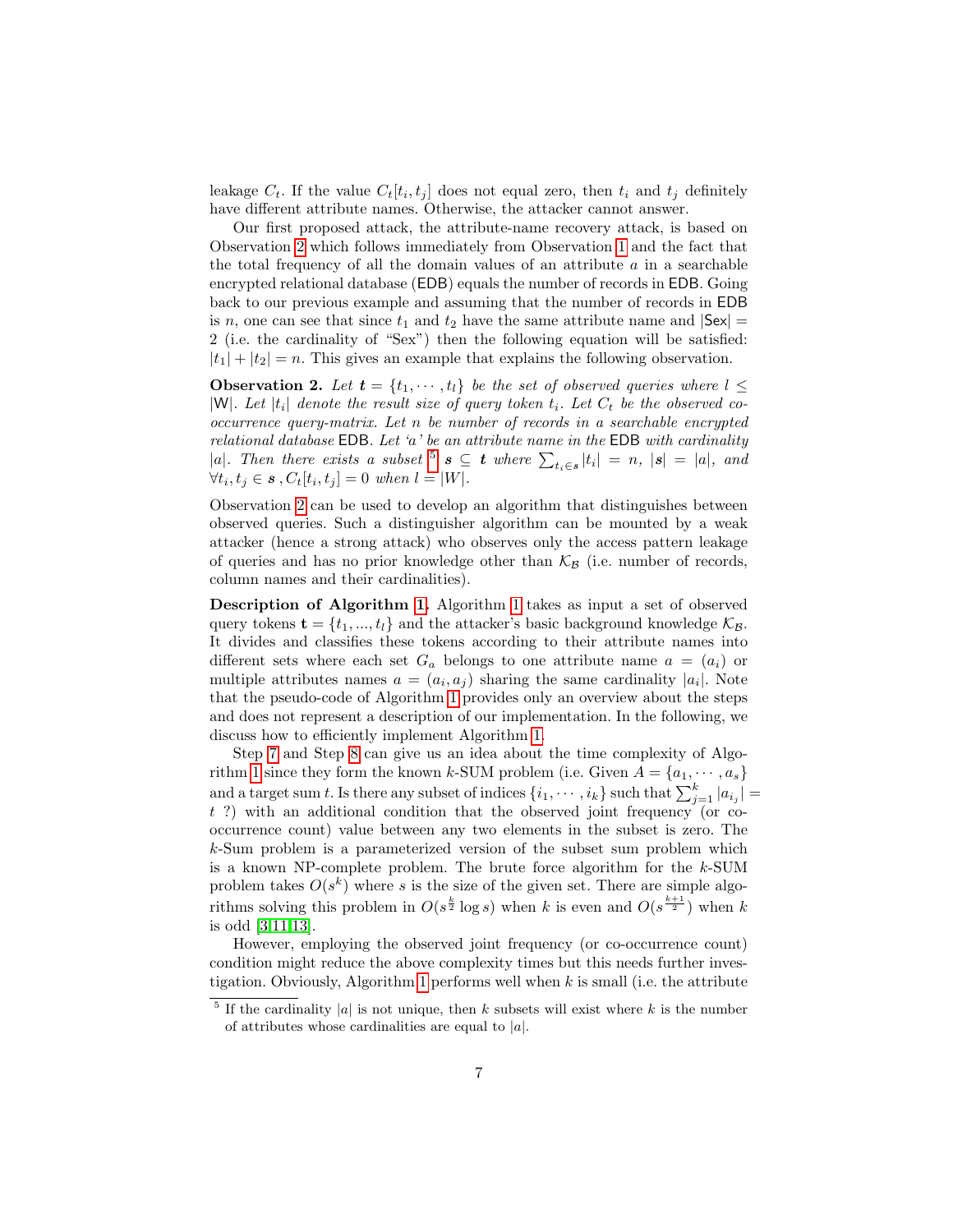#### <span id="page-7-0"></span>Algorithm 1 Attribute Recovery Attack

**Require:**  $\mathcal{K}_{\mathcal{B}}$  and observed query tokens  $\mathbf{t} = \{t_1, ..., t_l\}$  and their results.  $|a| \equiv \text{cardi}$ nality of  $a \in \mathcal{A}$  where a can represent a single attribute name or multiple attribute names sharing the same cardinality  $|a|$ .  $|t_i| \equiv$  result size of query token  $t_i$ . Ensure: Recover the attribute name of observed queries. 1: Set  $R = \{\}.$  Compute the co-occurrence query-matrix  $C_t$  from query tokens **t**. 2: For each  $t_i$ , create a list  $Q_i$  holding  $t_i$  in its head (i.e.  $Q_i[1] = t_i$ ) and all other query tokens  $t_j$ 's where  $C_t[t_i, t_j] = 0$ . 3: Sort all the lists  $Q_i$  according to their size in ascending order. Add all the sorted lists  $Q_i$ 's to a lists' container L where  $L[i, j]$  is the jth query in the *i*th list  $L[i]$ . 4: Set  $G_a \leftarrow \{\}$  for each attribute a and  $ctr = 1$ . 5: while  $\text{ctr} \leq l$  AND  $\mathcal{A} \neq \emptyset$  do 6:  $L[\text{ctr}] \leftarrow L[\text{ctr}] \setminus R$ 7: for all  $S \subseteq L[\text{ctr}]$  where  $L[\text{ctr}, 1] \in S$  do 8: if  $\sum_{t_u \in S} |t_u| = n$  and  $C_t[t_u, t_v] = 0$ ,  $\forall t_u, t_v \in S$  then 9: for all  $a \in \mathcal{A}$  do 10: if  $|S| = |a|$  then 11:  $G_a \leftarrow G_a \cup S$ 12:  $R \leftarrow R \cup G_a$ 13:  $A \leftarrow A \setminus a$ 14: **print** ("Possible solution for cardinality ", |a|, " is ",  $G_a$ ) 15: goto Step [16](#page-7-0) 16:  $ctr = cr + 1$ 17: return R.

cardinality is small). When the target sum  $t$  is not very large (i.e. number of records  $n$  is not very large), one can use the known dynamic programming technique to solve the subset sum problem in pseudo-polynomial time  $O(st)$  [\[18\]](#page-16-19).

Another way to look at Algorithm [1](#page-7-0) is to consider the co-occurrence querymatrix as the adjacency matrix of a weighted graph  $G_{\mathsf{Co}}$  whose nodes are the queries and any two nodes are connected by an edge whose weight is the observed joint frequency (or co-occurrence count) value between the two connected nodes (i.e. a zero value for the joint frequency (or co-occurrence count) means no edge or edge with weight zero). This allows us to consider the elements of the list  $L[\text{ctr}]$  created in Algorithm [1](#page-7-0) as nodes in another smaller weighed graph  $G_{L[\text{ctrl}]}$ whose adjacent matrix is a submatrix of the co-occurrence query-matrix (i.e. adjacent matrix of the bigger graph  $G_{\mathsf{Co}}$  containing all queries).

Now rather than looking at the subsets of  $L[\text{ctr}]$  (Note that the first element  $L[\text{ctr}, 1]$  should be included in all subsets) whose size is equivalent to a given cardinality |a|, one can look at the independent sets of the graph  $G_{L[\text{ctrl}]}$  corresponding to the list  $L[\text{ctr}]$  whose size is equivalent to |a| with the additional condition that the total sum of the frequency of each node (i.e. query) equals the total number of records  $n$ . This is the known independent set NP-Complete problem with an additional filtering condition. We have implemented Step [8](#page-7-0) in Algorithm [1](#page-7-0) using a greedy solution to the independent set problem where a node with the maximum degree is included in the solution and all its neighbors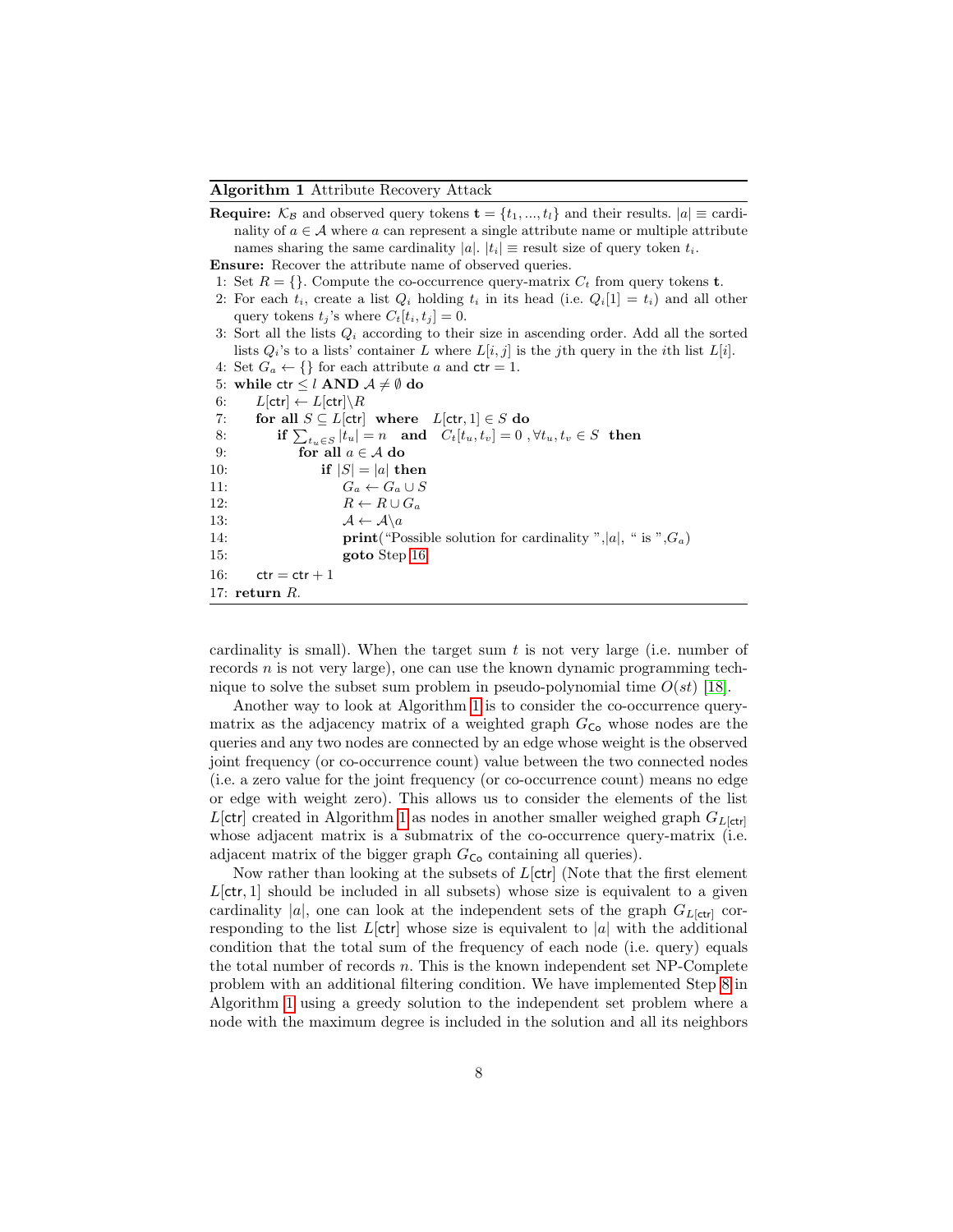are discarded (See Section [4\)](#page-11-0). Appendix [A](#page-17-5) gives an example where the queries are represented in a graph and the problem of finding the attribute name of each query is equivalent to finding solutions to the independent set problem of a given graph.

Now, one can ask, which approach (i.e. independent set algorithms or  $k$ -SUM algorithms or dynamic programming of subset sum) is better to implement Step [7](#page-7-0) and Step [8](#page-7-0) in Algorithm [1.](#page-7-0) The answer depends on the target database table and the available queries. We have implemented the dynamic programming algorithm for the subset problem where all the solutions are traced back and the joint frequency (or co-occurrence count) condition is evaluated after finding each solution. This is practical when  $O(st)$  is pseudo-polynomial which means that the number of records  $t$  is not large and for each cardinality there exists a constructed list  $L[\text{ctr}]$  whose size s is not large.

However, Algorithm [1](#page-7-0) will not be practical to apply when the constructed lists are large. Therefore, we propose Algorithm [2,](#page-9-0) which is an efficient heuristic algorithm that can find valid solutions faster. Algorithm [2](#page-9-0) takes as input the constructed lists  $L[ctr]$ , the number of records, and the observed query-matrix. The algorithm is based on the observation that "the intersection between lists whose heads belong to a similar attribute name gives a list containing queries whose result sizes add up to the number of records". The problem here lies in identifying the lists whose heads belong to the same attribute name. Our heuristic approach allows the intersection between lists whose heads are queries that are disjoint. Its time complexity is  $O(|W|^2)$  where |W| is the number of attribute-value pairs which is equivalent also the number of lists  $L[i]$ .

Unlike Algorithm [1](#page-7-0) which needs to find all the solutions of a subset sum problem (see Step [8](#page-7-0) in Algorithm [1\)](#page-7-0), the heuristic approach only needs to find the intersection (see Step [8](#page-9-0) in Algorithm [2\)](#page-9-0) between two sorted sets at each iteration which takes  $O(m_1 \log(m_2))$  where  $m_1$  is the size of the small list and  $m_2$  is the size of the larger. For each list  $L[i]$ , it outputs a possible solution  $R[i]$ . Note that a correct solution  $R[i]$  is more likely to appear and to be confirmed many times but not more than  $|R[i]|$  times. No doubt false positives will appear especially for columns with small cardinalities, even if the number of confirmations for a solution  $R[i], C[R[i]],$  is exactly  $|R[i]].$  The order of lists  $L[i]$  affects the results of the intersections, so the algorithm might not succeed in finding the right solution. So further work is required to study the success rate of our heuristic approach.

However, experiments show that such false positive solutions are discarded by Step [17.](#page-9-0) As long as there are no intersections between solutions, any number of confirmations more than one will give us confidence that our solution is correct. In our experiments, for small cardinalities  $\leq 15$ , we require that the number of confirmations to be exactly equivalent to the number of confirmations. But for other cardinalities, we require that the number of confirmations  $\geq 10$ .

Experiments show that Algorithm [2](#page-9-0) managed to recover many attributes in large databases such as the Census database [\[21\]](#page-16-20) while Algorithm [1](#page-7-0) succeeded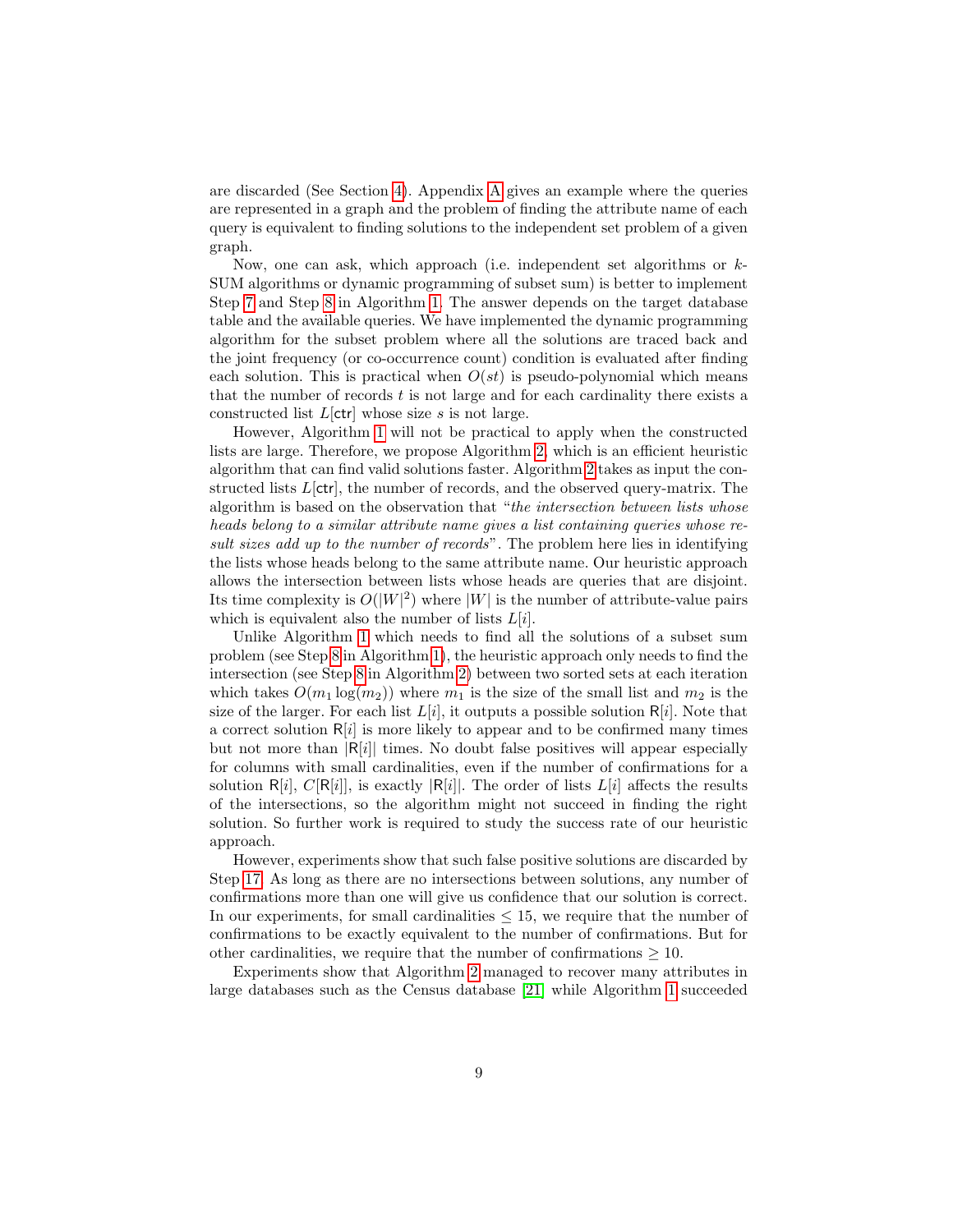in recovering almost all the columns  $(12/14)$  in the Adult database [\[19\]](#page-16-8) which is a small database with only 498 attribute-value pairs.

Algorithm [1](#page-7-0) and Algorithm [2](#page-9-0) break query privacy after observing enough queries using a less amount of required knowledge. To realize their effect, assume that an attacker has observed enough queries on a searchable encrypted relational database, then Algorithm [1](#page-7-0) can give us an answer to: "Have all possible values about attribute 'x' been queried ?". To answer such a question, an attacker needs to know the number of records  $n$  which could be possible as noted above. The attacker also needs to know the cardinality of  $x, |x|$ , which could also be possible as many relational database tables are standard such as the sensitive OpenEMR [\[23\]](#page-17-3) relational databases. Employing Algorithm [1,](#page-7-0) after observing enough queries, might return all the queries with the same attribute that have result sizes whose sum is equivalent to  $n$ . If there is only one attribute whose cardinality equals '|x|', then Algorithm [1](#page-7-0) will yield one solution if all values of  $x'$  have been queried. The ability to answer the above question does break the query privacy meant to be provided by using SSE and confirms the recent results [\[1\]](#page-16-7) that the leakage resulting from protecting relational databases with SSE schemes is more than the leakage resulting from protecting unstructured data with SSE schemes.

<span id="page-9-0"></span>Algorithm 2 Heuristic Approach

|            | 1: procedure HEURISTIC( $L, C_t, n, t = \{t_1, , t_l\}, \mathcal{A}$ )                                        |  |
|------------|---------------------------------------------------------------------------------------------------------------|--|
|            |                                                                                                               |  |
| 2:         | $R = \{\}$                                                                                                    |  |
| 3:         | $C = \{\}$<br>$\triangleright$ Hash table to map similar entries in R to one entry                            |  |
| 4:         | while $L$ is decreasing do                                                                                    |  |
| 5:         | for all $L[i]$ do                                                                                             |  |
| 6:         | $R[i] \leftarrow L[i]$                                                                                        |  |
| 7:         | for all $L[i]$ where $L[i, 1] \in L[i]$ do                                                                    |  |
| 8:         | $S \leftarrow R[i] \cap L[i]$                                                                                 |  |
| 9:         | if $\sum_{t_u \in S}  t_u  \geq n$ then                                                                       |  |
| 10:        | $R[i] \leftarrow S$                                                                                           |  |
| 11:        | if $\sum_{t_u \in \mathsf{R}[i]}  t_u  = n$ & $C_t[t_u, t_v] = 0$ , $\forall t_u, t_v \in \mathsf{R}[i]$ then |  |
| 12:        | $R[i] \leftarrow Sort(R[i])$<br>$\triangleright$ Sort according to query no.                                  |  |
| 13:        | if $R[i] \in C$ then                                                                                          |  |
| 14:        | $C[R[i]] \leftarrow C[R[i]] + 1$                                                                              |  |
| 15:        | else                                                                                                          |  |
| 16:        | $\mathsf{C}[\mathsf{R}[i]] \leftarrow 0$                                                                      |  |
| 17:        | for all R[i] where $ R[i]  \in  \mathcal{A}  \& (R[i] \cap R \setminus R[i] = \phi)$ do                       |  |
| 18:        | if $C[R[i]] \approx  R[i] $ then                                                                              |  |
| 19:        | $\text{print}(R[i], "holds queries of an attribute with card."  R[i] )$                                       |  |
| <b>20:</b> | for all $L[i]$ do                                                                                             |  |
| 21:        | if $L[i, 1] \in R[i]$ then                                                                                    |  |
| 22:        | $L \leftarrow L\backslash L[j]$                                                                               |  |
| 23:        | else                                                                                                          |  |
| 24:        | $L[j] \leftarrow L[j] \backslash R[i]$                                                                        |  |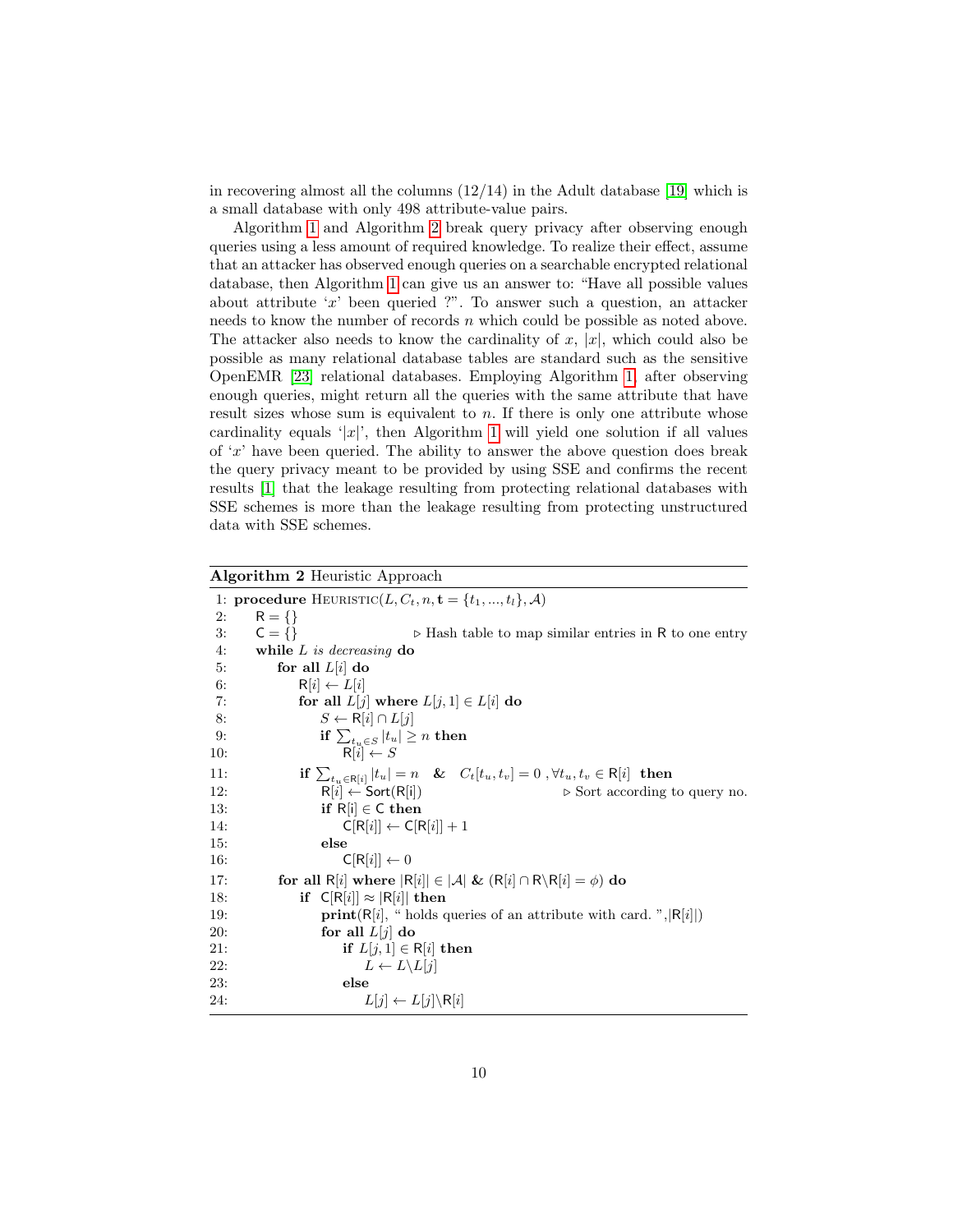#### <span id="page-10-0"></span>3.2 Recovering Attribute Values (Second Attack)

Algorithm [1](#page-7-0) and Algorithm [2](#page-9-0) might enable an attacker to recover the attribute names of some queries without any knowledge except the basic knowledge,  $\mathcal{K}_{\mathcal{B}}$ . Now with  $\mathcal{K}_{\mathcal{B}}$ , the attacker knows the domain or space values of a given attribute name. Moreover, with the access pattern leakage, the attacker knows the result set size (i.e. number of records holding the corresponding attribute-value pair for the query token) of each observed query.

However, in order to recover the attribute values of observed queries whose attribute names are recovered with Algorithm [1,](#page-7-0) without any prior joint frequency knowledge such as those used in the *Count* attack  $\mathcal{K}_{\mathcal{F}}$  and  $C_w$ , an attacker needs to know at least the rank-size or rank-frequency distribution of the attribute values. Note that the knowledge of the rank-size or rank-frequency distribution of a given attribute value does not necessarily imply the knowledge of the frequency of each attribute value  $\mathcal{K}_{\mathcal{F}}$ . For example, an attacker might know that in a certain country, from Census data, that the number of females exceeds the number of males without knowing the exact numbers.

Using rank-size distribution knowledge only instead of  $\mathcal{K}_{\mathcal{F}}$  knowledge, an attacker can create a list  $L_a$  containing the attribute values of an attribute named a that is sorted according to their rank-size in descending order. Let  $L_q$ be a list containing the result-size of of each query such that  $L_q[i]$  contains the result size of query token  $t_i$ . Let  $\mathsf{Sort}(L_q)$  be the list obtained after sorting  $L_q$  in descending order. Let  $\text{Find}(\text{Sort}(L_q), L_q[i])$  be a function that gives the location corresponding to  $t_i$  in the sorted list. Then the value of the query token  $t_i$  will be  $L_a$  [Find(Sort( $L_q$ ),  $L_q[i]$ ]. If all the result sizes of queries in  $L_q$  are unique, then the above attack succeeds with probability one. Otherwise, there might be an error whenever we have a tie in the result sizes between two or more queries in  $L_q$ .

Using  $\mathcal{K}_{\mathcal{F}}$  knowledge which is a very strong assumption compared to the ranksize distribution knowledge, an attacker can populate a list of lists data structure, say  $L_a$ , where  $L_a[j]$  gives the value (or a list of values) of the attribute 'a' whose frequency value (values) equals  $j$ . Assuming, for example, that Algorithm [1](#page-7-0) has recovered the attribute name of a query token  $t_i$  to be 'a', then one can see that by adding the result-size of observed queries to a dictionary  $D_q$  (i.e.  $D_q[t_i]$ ) gives the result-size of query token  $t_i$ ), then  $L_a[D_q[t_i]]$  will be the attribute value (or the possible attribute values) of an observed query token  $t_i$  whose attribute name is a. If each list in  $L_a$  (i.e.  $L_a[j]$ ) has size 1, then this process yields one value for the query token  $t_i$  whose frequency matches the result-size of  $t_i$ ,  $D_q[t_i]$ . Otherwise, it will return the list of all the possible values of the query token  $t_i$  which appear  $D_q[t_i]$  times over all the database records. The two above procedures are standard frequency analysis attacks similar to the one described by Naveed et al. [\[22\]](#page-16-9) for attacking columns of a relational database encrypted using deterministic encryption.

However, our attacks target searchable encrypted relational databases by firstly recovering the attribute name of a given query using only the meta-data information about the databases and then secondly recovering its value when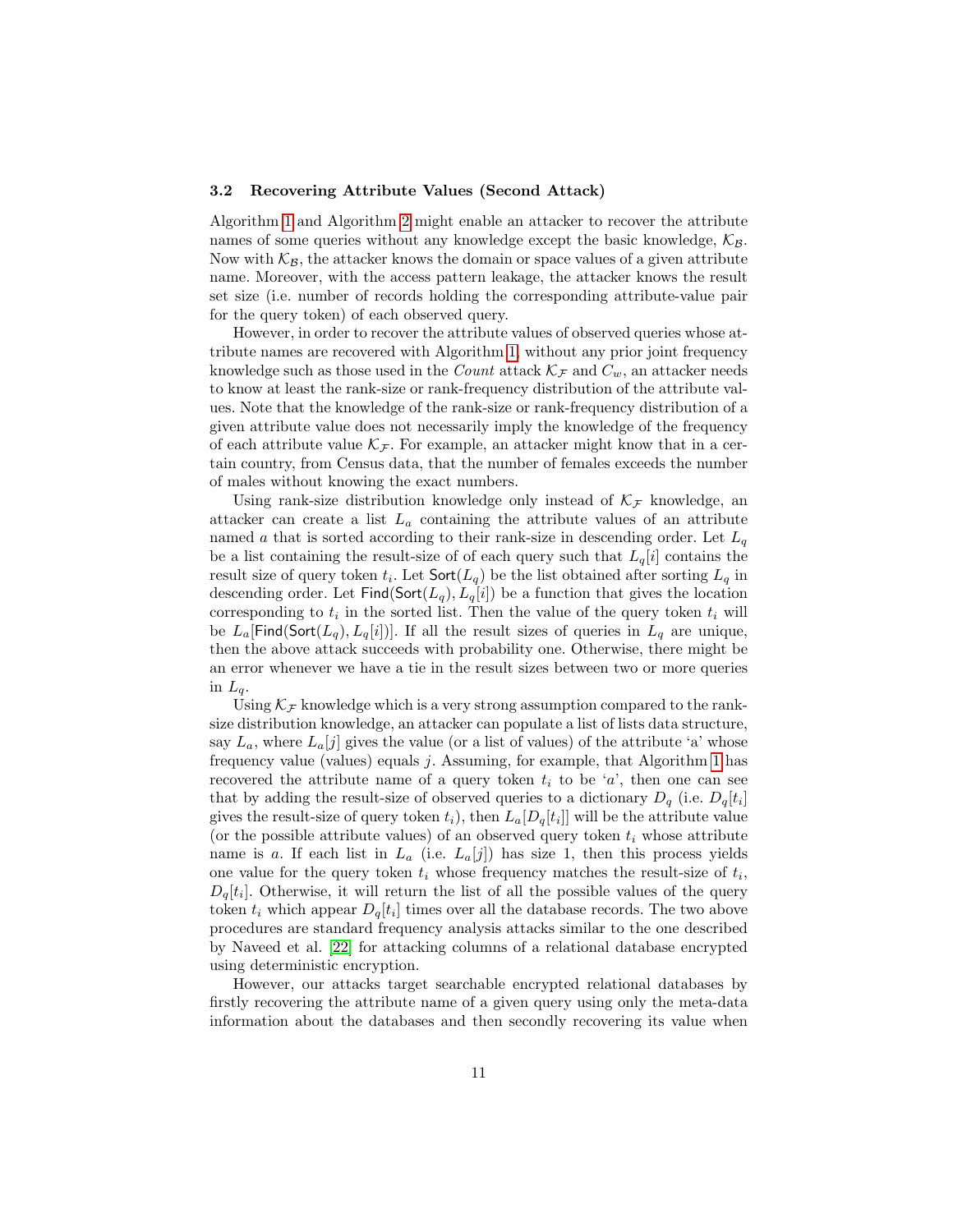background knowledge about the databases (i.e. the distribution of the attributevalue pairs) under attack is known. Moreover, rather than firstly recovering all the attribute names of the issued queries and then secondly recovering all the values using the attacker's frequency knowledge, we can use the frequency knowledge and use our attribute-name recovery attack and at the same time apply the Relational-Count attack proposed by Abdelraheem et al. [\[1\]](#page-16-7). Combining the Attribute-Name Recovery attack and the Relational-Count attack allows us to recover more queries. This combination represents our second proposed attack. See the graph on the right in Fig. [1](#page-19-0) at Appendix [A](#page-17-5) to see the effect of our second attack when combined with our first attack. In Section [4,](#page-11-0) we give some experimental results on the Bank database [\[25\]](#page-17-1) where this combination significantly increases the number of recovered queries and closes the security gap between deterministic encryption and searchable encryption schemes.

## <span id="page-11-0"></span>4 Experimental Results and Countermeasures

In this section, we show the practical viability and threat posed by our first proposed attack (attribute-name recovery) as well as our second proposed attack which recovers the actual plaintext values of the queries.

Our first attack is represented by Algorithm [1](#page-7-0) (subset sum approach or Independent set approach) and Algorithm [2.](#page-9-0) We also combine both Algorithm [2](#page-9-0) and Algorithm [1](#page-7-0) (subset sum approach) by using Algorithm [2](#page-9-0) first and then using the reduced and unresolved lists produced by Algorithm [2](#page-9-0) as an input for Algorithm [1](#page-7-0) (subset sum approach) in order to tackle the unresolved lists with small sizes. Our attack takes as input the access pattern of the observed queries (i.e. access pattern  $=$  record IDs and result size), which enables the attacker to compute the observed co-occurrence matrix  $C_t$ . It also takes as input the basic background information represented in only the meta-data information about the relational database under attack (i.e.  $\mathcal{K}_{\mathcal{B}}$ ). Our goal is to distinguish between queries belonging to different attribute names and gather all queries belonging to the same attribute in a single unit column. This will reduce that the security offered by SSE and make it close to the security offered by deterministic encryption when enough queries are issued which will enable an attacker with background knowledge about the actual database or its distribution to recover all queries and thus all attribute values of the target database as demonstrated by Naveed et al. [\[22\]](#page-16-9) and discussed above in Section [3.2.](#page-10-0)

We tested our attacks against the three relational database tables used in [\[1\]](#page-16-7), namely, the Adult [\[19\]](#page-16-8), the Bank [\[25\]](#page-17-1), and the Census [\[21\]](#page-16-20). The implementation of our attacks can be accessed from the link https://goo.gl/WxmSU4. Before describing our experimental results, we give a short description about these three databases.

Relational Databases. The three relational database tables are publicly available online at the UCI Machine Learning Repository [\[12\]](#page-16-21): (1) Adult [\[19\]](#page-16-8): consists of 32561 rows (records), 14 columns (attributes), and has 498 distinct attributevalue pairs. (2) Bank [\[25\]](#page-17-1): consists of 4521 rows, 17 columns (attributes), and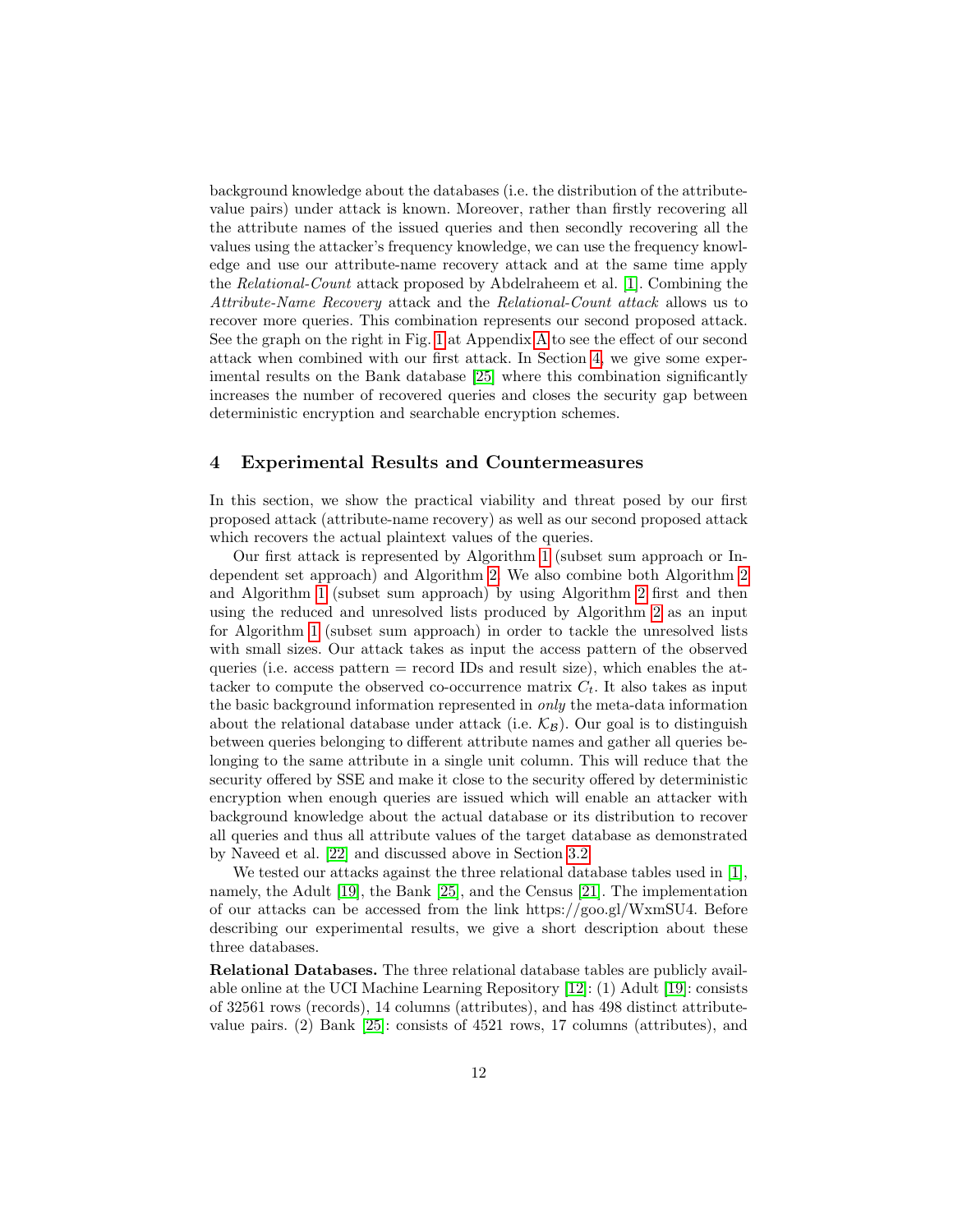has 3720 distinct attribute-value pairs. (3) Census [\[21\]](#page-16-20): consists of 299285 rows, 40 columns (attributes), and has 4001 distinct attribute-value pairs.

Query Generation. Using a single-keyword Bitmap-based SSE scheme similar to the ones described in [\[27,](#page-17-4)[15\]](#page-16-4), each target relational database is transformed into a separate searchable encryption relational database where all possible queries within it are issued. The queries were chosen randomly from the set of all available queries (498 queries for the Adult database, 3720 queries for the bank database and 3993 queries for the Census database) by a client and each query result set and its access pattern leakage were recorded by an honestbut-curious server. Using this observed-queries knowledge, our attacker (i.e. the honest-but-curious server) can compute the joint frequency (or co-occurrence count) value between any two queries and thus the whole co-occurrence querymatrix,  $C_t$ .

Sizes of the Sorted Lists. Both Algorithm [1](#page-7-0) and Algorithm [2](#page-9-0) depend on the lists L[ctr] whose sizes determine the time complexity of both algorithms. The sizes of the lists  $L[\text{ctr}]$  vary depending on the database under attack and the number of issued queries. For example, Table [1](#page-13-0) shows that in the Adult database when all the 498 queries are issued, the smallest list has size 13 and the largest list has size 485 whereas in the Bank database when all the 3720 queries are issued, the smallest list has size 37 and the largest list has size 3704 and in the Census database when all the 4001 queries are issued, the smallest list has size 11 and the largest list has size 3962.

### 4.1 Experimental Results of our first attack

Experiments with Algorithm [1.](#page-7-0) Algorithm [1](#page-7-0) is implemented using two approaches. The first approach is the known dynamic programming with a backtracking procedure to solve the subset sum problem in each list  $L[\text{ctr}]$  and the second approach is a greedy algorithm that solves the independent set problem. Table [2](#page-14-0) shows the results of using the two approaches of implementing Algorithm [1](#page-7-0) on the above three databases. The results show that the subset sum implementation is more successful than the independent set implementation when the database table has a small number of attribute-value pairs such as the Adult database which has only 498 attribute-value pairs and thus at most 498 queries. So regarding the Adult database, all the columns or attribute names whose cardinalities are unique have been recovered successfully. However, columns with the same cardinality such as the "sex" and salary "class", where each has two values, have been distinguished from the other attributes but one can not tell which of the two values point to the "sex" attribute and which point to the "class" attribute. Similarly, each of the "education" and "education-num" attributes has 1[6](#page-12-0) values<sup>6</sup>. However, all their values were in one list ranked at position  $ctr = 13$  in the sorted lists' container and at the same time each value in each attribute has zero joint frequency (or co-occurrence count) value with all the other values except one value. This makes it impossible to separate the

<span id="page-12-0"></span><sup>6</sup> There is one-to-one correspondence between education and education-num.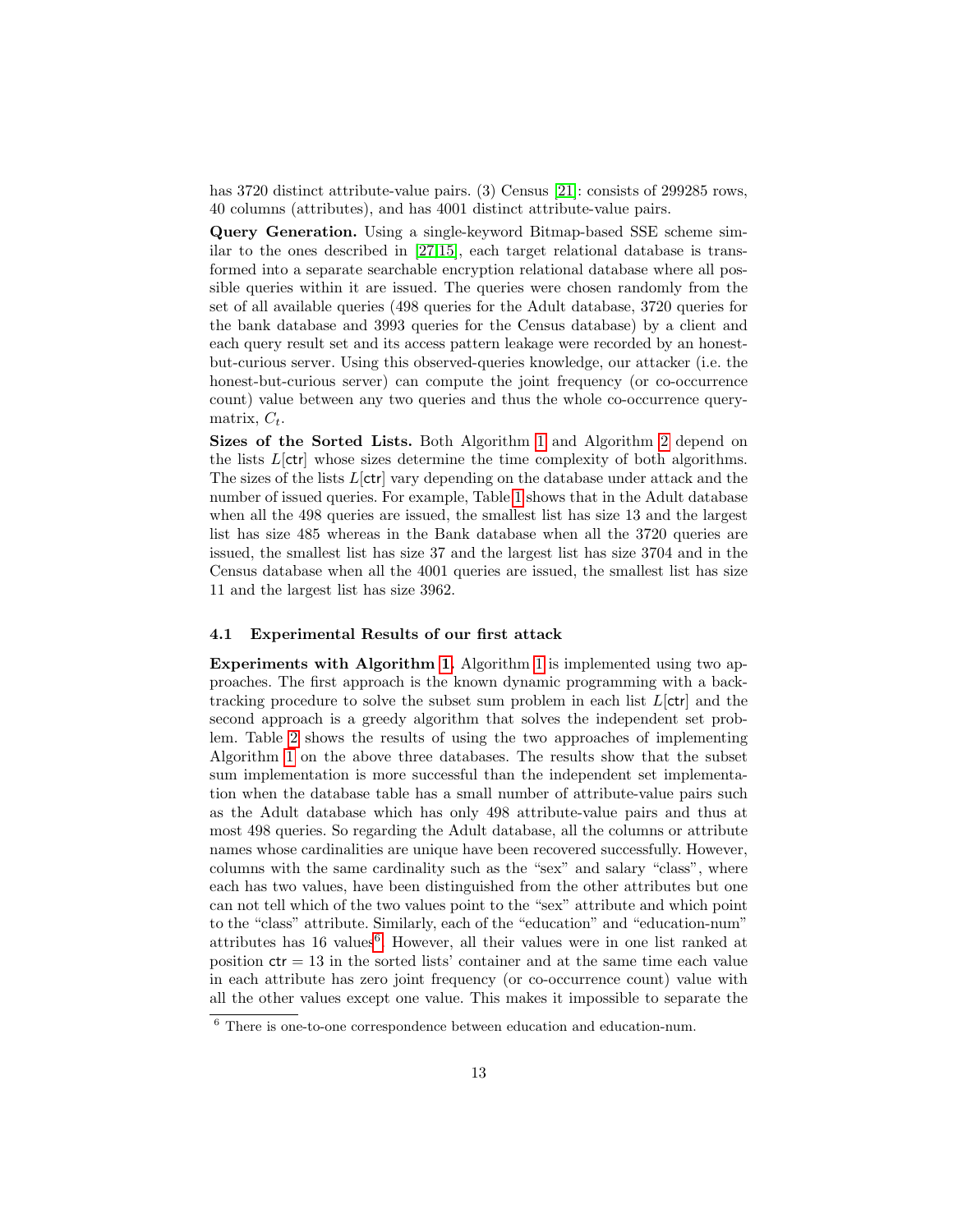values of each attribute as we did for the "sex" and "class" attributes. In fact, our dynamic programming implementation of Algorithm [1](#page-7-0) generated exactly  $32678 = 2^{15}$  solutions. The reason is that the first element of each list is included in each solution but each of all the other 15 values has two possibilities which gives us in total  $2^{15}$  solutions. However, the set of all queries belonging to "education" and "education-num" will be identified and separated from the other queries but not from each other. In such scenarios Algorithm [1](#page-7-0) fails completely to recover the attribute name of a class of queries.

<span id="page-13-0"></span>Table 1: Sizes of the Sorted Lists (increasing order) in each of the three databases (i.e. Adult, Bank and Census) when all the possible queries are issued in each protected database. The 1st list  $(L[1])$  for the Adult database has size 13, the 2nd list  $(L[2])$  has size 28 and so on. **last** refers to the last list which corresponds to the 498th list in the Adult database, the 3720th list in the Bank database and the 4001th list in the Census database.

| <b>Adult</b> $\begin{bmatrix} 13 & 28 & 41 & 45 & 52 & 67 & 89 & 89 & 93 & 118 & 118 & 119 & 129 & 135 & 136 & \dots & 485 \end{bmatrix}$ |  |  |  |  |  |  |  |  |                                                                           |
|-------------------------------------------------------------------------------------------------------------------------------------------|--|--|--|--|--|--|--|--|---------------------------------------------------------------------------|
| Bank                                                                                                                                      |  |  |  |  |  |  |  |  | $ 37 288 374 662 662 662 770 852 954 1184 1465 1518 1812 1878 1963  3704$ |
| <b>Census</b> $ 11 $ 25 $ 25 $ 30 $ 34 $ 55 $ 107 110 111 $ 127 $ 127 $ 152 $ 157 $ 197 $ 198  3962 $                                     |  |  |  |  |  |  |  |  |                                                                           |
|                                                                                                                                           |  |  |  |  |  |  |  |  |                                                                           |

Regarding the Census and the Bank databases, the greedy approach of the independent set implementation of Algorithm [1](#page-7-0) is more effective as it recovers more columns. Note that the subset sum approach is deterministic but it takes too long time to resolve a single list  $L[\text{ctr}]$  with a large size. For example, we are only able to resolve the first three lists in the Bank database using the subset sum implementation but we cannot resolve the 4th ranked list in the Bank database whose size is 662 and all the other lists corresponding to the Bank database in a reasonable time using the subset sum implementation. However, when we use the greedy approach for the independent set (note that this approach is heuristic so we check the intersections between solutions similar to Step [17](#page-9-0) in Algorithm [2](#page-9-0) to discard false positives), we are able to recover 10/17 columns compared to only 3/17 recovered columns when using the subset sum implementation.

Experiments with Algorithm [2.](#page-9-0) The heuristic approach presented in Algorithm [2](#page-9-0) was more effective than the deterministic approach presented in Algorithm [1.](#page-7-0) We tested Algorithm [2](#page-9-0) against the three above databases. The results are depicted in Table [2](#page-14-0) and they show clearly that the heuristic approach presented in Algorithm [2](#page-9-0) recovers more columns. For example, it recovered 20/40 columns in the Census database compared to only 6/40 when Algorithm [1](#page-7-0) (independent set approach) is employed. Moreover, when we combine the intersection heuristic approach with the subset sum approach, we recover even more columns in the Census database as shown in the last row of Table [2](#page-14-0) where 22/40 queries are recovered.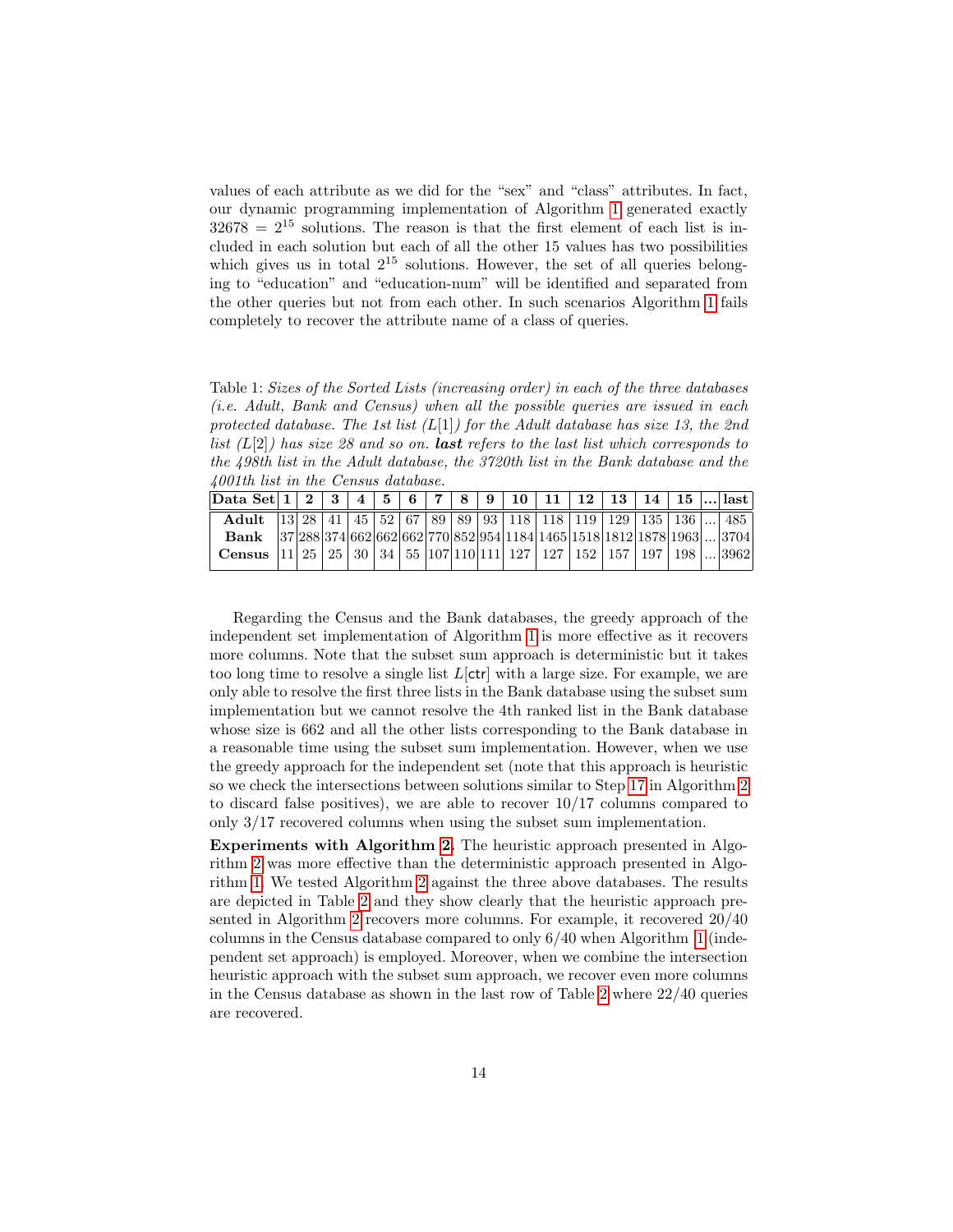#### 4.2 Experiments to Recover the Attribute Values

Under the assumption that the attacker has background knowledge represented only in the frequency distribution, we apply both the Attribute-Name Recovery attack and the Relational-Count attack on the Bank database. Our goal is to recover more queries compared to the case where only the Relational-Count attack is applied.

<span id="page-14-0"></span>Table 2: Attribute-Name Recovery Results on Different Relational Databases when all the possible queries are issued. The entry  $22/40$  indicates that we have recovered 22 columns out of 40 columns in the Census database.

| Algorithm             | Census Bank Adult |                |                  |
|-----------------------|-------------------|----------------|------------------|
| 1 (Subset sum)        | 6/40              |                | $3/17$   $12/14$ |
| $1$ (Independent set) | 6/40              | $ 10/17 $ 2/14 |                  |
| 2 (Intersection)      | 20/40             |                | $12/17$ 10/14    |
| $2 (Int.) + 1 (Sub.)$ | 22/40             |                | $12/17$ 12/14    |

Combining Algorithm [2](#page-9-0) and the Relational-Count attack allows us to recover more queries than those recovered when only the Relational-Count is applied [\[1\]](#page-16-7). Table [3](#page-14-1) summarizes the results of experiments to recover the attribute values using our second attack (i.e. combination of the Attribute-Name and the Relational-Count attack). The table shows that when all queries are issued, our second attack recovers more queries than those recovered using the Relational-Count attack. So one can conclude that for some relational database tables (e.g. small number of columns, unique cardinality, non-zero co-occurrence between attribute-value pairs belonging to different columns), SSE schemes security level is very close to the security level provided by deterministic encryption schemes. Note that the maximum number of queries that can be recovered in each SSEprotected database is upper bounded by the number of queries that can be recovered when the columns' of the relational database is protected using a deterministic encryption algorithm. This upper bound is equivalent to 272, 150 and 829 in the Adult, Bank and Census databases respectively due to the existence of some values within the same column that have the same frequency in these databases.

<span id="page-14-1"></span>Table 3: The table shows the number of queries recovered from three SSEprotected relational databases (Adult, Bank and Census) using both the Relational-Count attack [\[1\]](#page-16-7) and our second attack.

| Attack                                                                                |  | Adult   Bank   Census                       |
|---------------------------------------------------------------------------------------|--|---------------------------------------------|
| Our Second Attack                                                                     |  | $\sqrt{240/272\left 147/150\right 760/829}$ |
| $\vert$ Relational-Count Attack [1] $\vert 236/272 \vert 122/150 \vert 757/829 \vert$ |  |                                             |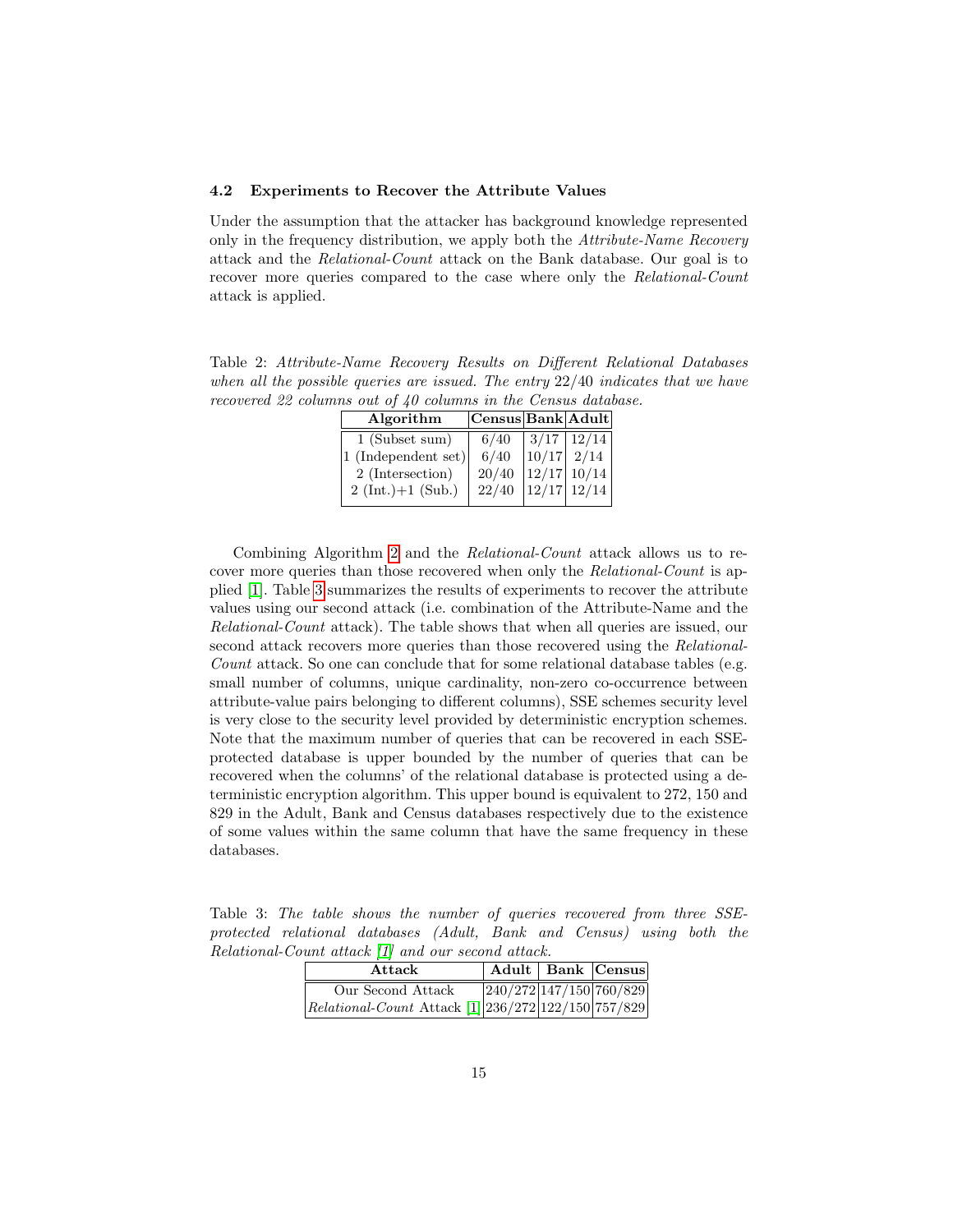#### 4.3 Countermeasures

The padding countermeasure, which is proposed in [\[15,](#page-16-4)[6\]](#page-16-5), hides the actual result size of each query and therefore might prevent our Attribute-Name recovery attack. However, depending on the padding level, a variant of the Attribute-Name recovery attack that does not look for the exact number of records but for a range of possible values for the number of records might still allow the attacker to find queries belonging to the same column.

## <span id="page-15-0"></span>5 Conclusion

In this paper, we proposed two attacks on relational databases protected via SSE schemes. Our first attack breaks query privacy as it classifies the set of issued queries into different subsets where each subset holds the queries belonging to a specific column. Remarkably, our first attack is more practical than all other proposed attacks on SSE schemes [\[15](#page-16-4)[,6,](#page-16-5)[1\]](#page-16-7) which require prior knowledge about the frequency distribution of the attribute-value pairs in the target database. This is because our attribute-name recovery attack does not require any prior knowledge about the target database other than the meta-data information and the number of records. An important message of this paper is that SSE schemes leaking the number of records n should not be used.

Moreover, we improved the Relational-Count attack [\[1\]](#page-16-7) by combining it with our first attack. This combination allows us to recover more queries on some databases. Our work is important because it shows that protecting relational databases via SSE schemes breaks query privacy as it allows an attacker to recover the attribute names of some of the observed queries. In particular, the queries belonging to columns with low cardinality will be easily distinguished from other queries without waiting for all queries to be issued.

Our experiments assume that all the possible queries on a searchable encrypted database are issued which is one limitation of our work. Observation [2](#page-6-0) will not hold for some attributes when the number of issued queries is less than the number of all the attribute-value pairs in the encrypted database since the existence of a subset of observed queries belonging to a certain attribute is not certain. Estimating the existence probability of a certain subset of observed queries depends on the distribution of the issued queries which varies from one user to another. So further work is required to estimate this probability.

## Acknowledgments

This work was supported by European Union's Horizon 2020 research and innovation programme under grant agreement No 644814, the PaaSword project within the ICT Programme ICT-07-2014: Advanced Cloud Infrastructures and Services.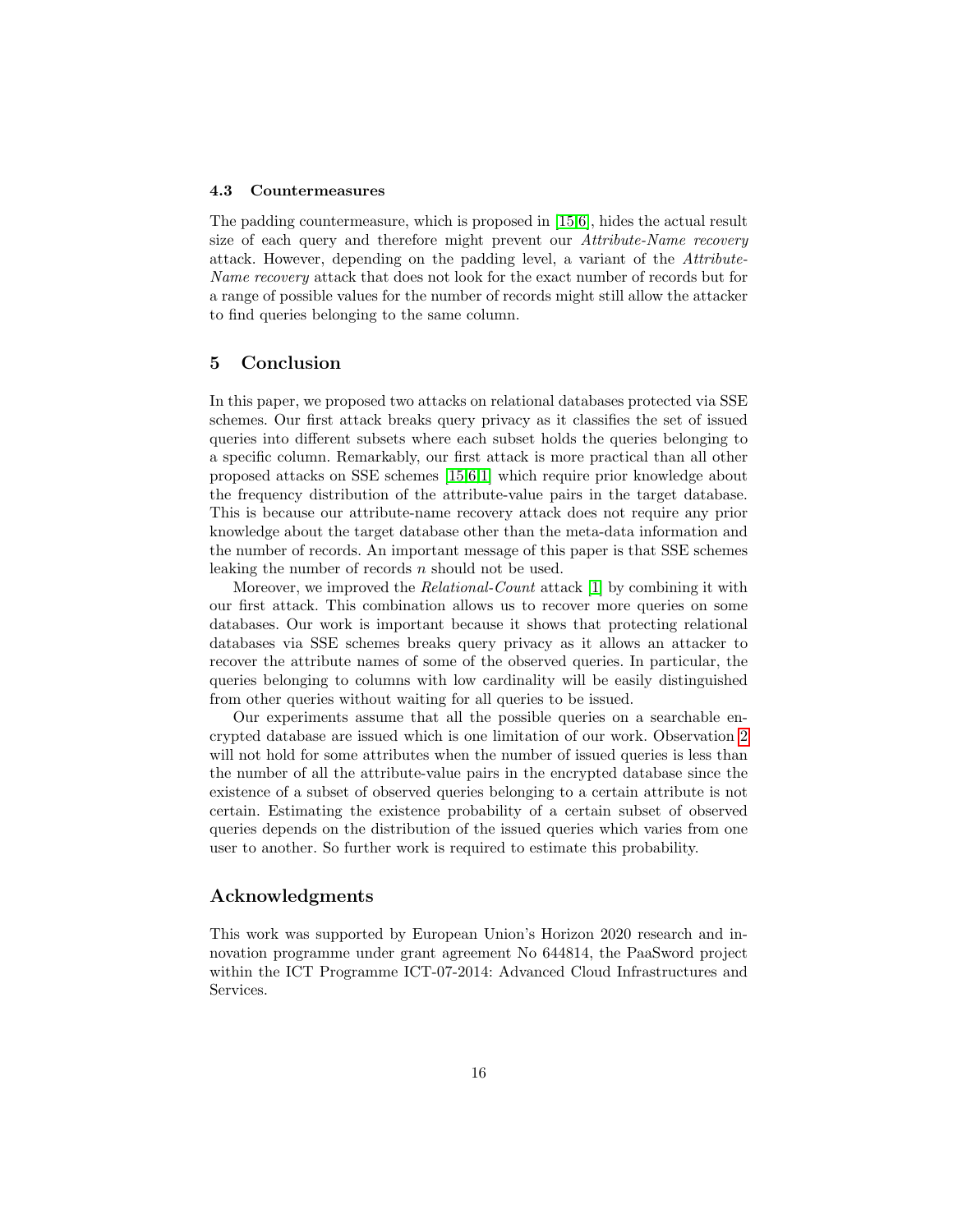## References

- <span id="page-16-7"></span>1. Mohamed Ahmed Abdelraheem, Tobias Andersson, and Christian Gehrmann. Searchable encrypted relational databases: Risks and countermeasures. In The 12th Data Privacy and Management Workshop, 2017.
- <span id="page-16-11"></span>2. R. Agrawal, J. Kiernan, R. Srikant, and Y. Xu. Order preserving encryption for numeric data. In Proceedings of the 2004 ACM SIGMOD international conference on Management of data.
- <span id="page-16-16"></span>3. N. Ailon and B. Chazelle. Lower bounds for linear degeneracy testing. Journal of the ACM (JACM), 2005.
- <span id="page-16-10"></span>4. M. Bellare, A. Boldyreva, and A. O'Neill. Deterministic and efficiently searchable encryption. In Annual International Cryptology Conference, 2007.
- <span id="page-16-12"></span>5. A. Boldyreva, N. Chenette, and A. O'Neill. Order-preserving encryption revisited: Improved security analysis and alternative solutions. In Crypto 2011.
- <span id="page-16-5"></span>6. D. Cash, P. Grubbs, J. Perry, and T. Ristenpart. Leakage-abuse attacks against searchable encryption. In CCS 2015.
- <span id="page-16-3"></span>7. D. Cash, J. Jaeger, S. Jarecki, C. Jutla, H. Krawczyk, M. Rosu, and M. Steiner. Dynamic searchable encryption in very-large databases: Data structures and implementation. IACR Cryptology ePrint Archive, 2014.
- <span id="page-16-2"></span>8. D. Cash, S. Jarecki, C. Jutla, H. Krawczyk, M. Roşu, and M. Steiner. Highlyscalable searchable symmetric encryption with support for boolean queries. In Advances in Cryptology–CRYPTO 2013.
- <span id="page-16-1"></span>9. M. Chase and S. Kamara. Structured encryption and controlled disclosure. In Advances in Cryptology-ASIACRYPT 2010.
- <span id="page-16-0"></span>10. R. Curtmola, J. Garay, S. Kamara, and R. Ostrovsky. Searchable symmetric encryption: improved definitions and efficient constructions. In CCS, 2006.
- <span id="page-16-17"></span>11. J. Erickson. Lower bounds for linear satisfiability problems. In SODA 1995.
- <span id="page-16-21"></span>12. Center for Machine Learning and Intelligent Systems. University of california, irvine. <https://archive.ics.uci.edu/ml/datasets.html>. [Last Accessed June 2017].
- <span id="page-16-18"></span>13. O. Gold and M. Sharir. Improved bounds for 3sum, k-sum, and linear degeneracy. CoRR, abs/1512.05279, 2015.
- <span id="page-16-6"></span>14. IARPA. Poster about protecting privacy and civil liberties. [https://www.iarpa.](https://www.iarpa.gov/images/files/programs/spar/09-SPAR_final_v21.pdf) [gov/images/files/programs/spar/09-SPAR\\_final\\_v21.pdf](https://www.iarpa.gov/images/files/programs/spar/09-SPAR_final_v21.pdf).
- <span id="page-16-4"></span>15. M. S. Islam, M. Kuzu, and M. Kantarcioglu. Access pattern disclosure on searchable encryption: Ramification, attack and mitigation. In NDSS 2012.
- <span id="page-16-15"></span>16. S. Kamara and C. Papamanthou. Parallel and dynamic searchable symmetric encryption. In Financial Cryptography and Data Security, 2013.
- <span id="page-16-13"></span>17. G. Kellaris, G. Kollios, K. Nissim, and A. O'Neill. Generic attacks on secure outsourced databases. In CCS, 2016.
- <span id="page-16-19"></span>18. J. Kleinberg and E. Tardos. Algorithm design. Pearson Education India, 2006.
- <span id="page-16-8"></span>19. R. Kohavi and B. Becker. Adult data set. [https://archive.ics.uci.edu/ml/](https://archive.ics.uci.edu/ml/machine-learning-databases/adult/) [machine-learning-databases/adult/](https://archive.ics.uci.edu/ml/machine-learning-databases/adult/), 1996. [Last Accessed June 2017].
- <span id="page-16-14"></span>20. K. Kurosawa and Y. Ohtaki. Uc-secure searchable symmetric encryption. In International Conference on Financial Cryptography and Data Security, 2012.
- <span id="page-16-20"></span>21. Terran Lane and Ronny Kohavi. Census-income (kdd) data set. [https://](https://archive.ics.uci.edu/ml/machine-learning-databases/census-income-mld/) [archive.ics.uci.edu/ml/machine-learning-databases/census-income-mld/](https://archive.ics.uci.edu/ml/machine-learning-databases/census-income-mld/), 2000. [Last Accessed June 2017].
- <span id="page-16-9"></span>22. M. Naveed, S. Kamara, and C. Wright. Inference attacks on property-preserving encrypted databases. In CCS 2015.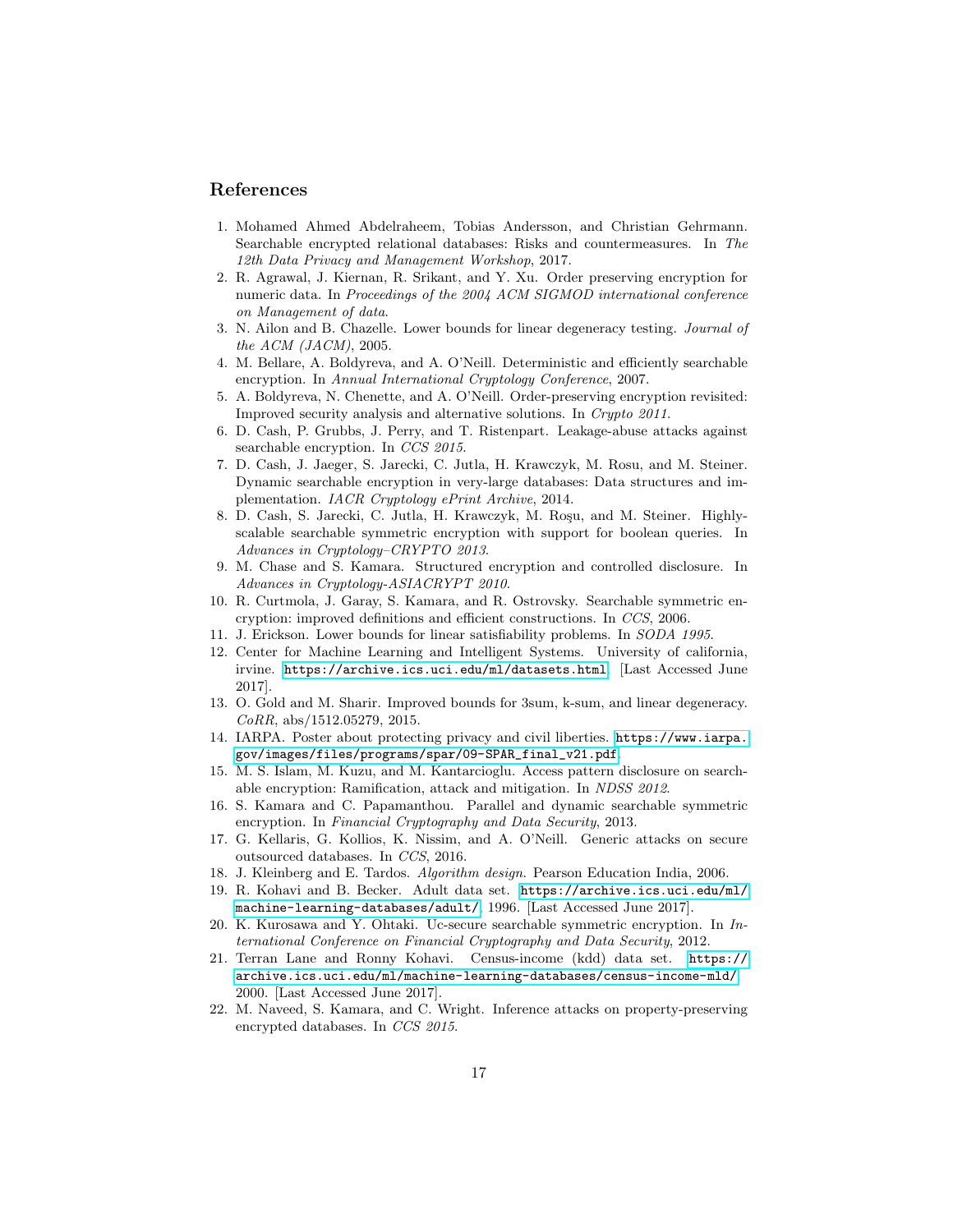- <span id="page-17-3"></span>23. OpenEMR. <http://www.open-emr.org/>. Accessed: March 2017.
- <span id="page-17-2"></span>24. R. A. Popa, C. Redfield, N. Zeldovich, and H. Balakrishnan. Cryptdb: protecting confidentiality with encrypted query processing. In ACM Symposium on Operating Systems Principles 2011.
- <span id="page-17-1"></span>25. R. Laureano S. Moro and P. Cortez. Using data mining for bank direct marketing: An application of the crisp-dm methodology. In P. Novais et al. (Eds.), Proceedings of the European Simulation and Modelling Conference - ESM'2011, pp. 117-121, Guimarães, Portugal, October, 2011. EUROSIS, [https://archive.ics.uci.edu/](https://archive.ics.uci.edu/ml/datasets/Bank+Marketing) [ml/datasets/Bank+Marketing](https://archive.ics.uci.edu/ml/datasets/Bank+Marketing). [Last Accessed June 2017].
- <span id="page-17-0"></span>26. D. X. Song, D. Wagner, and A. Perrig. Practical techniques for searches on encrypted data. In IEEE Security and Privacy. S&P 2000.
- <span id="page-17-4"></span>27. P. Van Liesdonk, S. Sedghi, J. Doumen, P. Hartel, and W. Jonker. Computationally efficient searchable symmetric encryption. In Workshop on Secure Data Management, 2010.

## <span id="page-17-5"></span>A Example Explaining Our Attribute-Name Recovery Attack

In the following, we give a toy example to demonstrate our attack. Assume that we have a relational database table as shown in Table [4.](#page-17-6) Using a deterministic encryption algorithm to encrypt the "Sex" and "Education" columns and using an order preserving encryption will transform our relational database table to an encrypted relational database table as shown in Table [5.](#page-18-0) However, most secure SSE schemes will transform an inverted index such as the one displayed in Table [6](#page-18-1) into a length-hiding encrypted index where the server does not know the frequency or result length of each keyword token before being queried.

<span id="page-17-6"></span>

| Table 4: The table shows a plaintext relational database table. |  |  |  |                                                                                                                                                                                                                                                                                                                                                                                      |  |  |  |
|-----------------------------------------------------------------|--|--|--|--------------------------------------------------------------------------------------------------------------------------------------------------------------------------------------------------------------------------------------------------------------------------------------------------------------------------------------------------------------------------------------|--|--|--|
|                                                                 |  |  |  | $\overline{a}$ $\overline{a}$ $\overline{a}$ $\overline{a}$ $\overline{a}$ $\overline{a}$ $\overline{a}$ $\overline{a}$ $\overline{a}$ $\overline{a}$ $\overline{a}$ $\overline{a}$ $\overline{a}$ $\overline{a}$ $\overline{a}$ $\overline{a}$ $\overline{a}$ $\overline{a}$ $\overline{a}$ $\overline{a}$ $\overline{a}$ $\overline{a}$ $\overline{a}$ $\overline{a}$ $\overline{$ |  |  |  |

|                |              | ID Sex Education Age |    |
|----------------|--------------|----------------------|----|
| $\mathbf{1}$   | M            | <b>Bsc</b>           | 40 |
| $\overline{2}$ | $\mathbf{F}$ | Msc                  | 39 |
| 3              | $\mathbf{F}$ | PhD                  | 30 |
| 4              | М            | PhD                  | 45 |
| 5              | М            | <b>Bsc</b>           | 25 |
| 6              | F            | <b>Bsc</b>           | 23 |
| 7              | М            | Msc                  | 30 |

After observing all the queries issued on the encrypted index shown in Table [6.](#page-18-1) Our attribute-name recovery attack tries to resolve the attribute name of each observed query by exploiting the access pattern leakage. Fig. [1](#page-19-0) shows three graphs whose nodes represent the observed queries. The graph on the left shows the server's knowledge (represented by the frequencies or result lengths of observed queries gained from the access pattern leakage) before launching our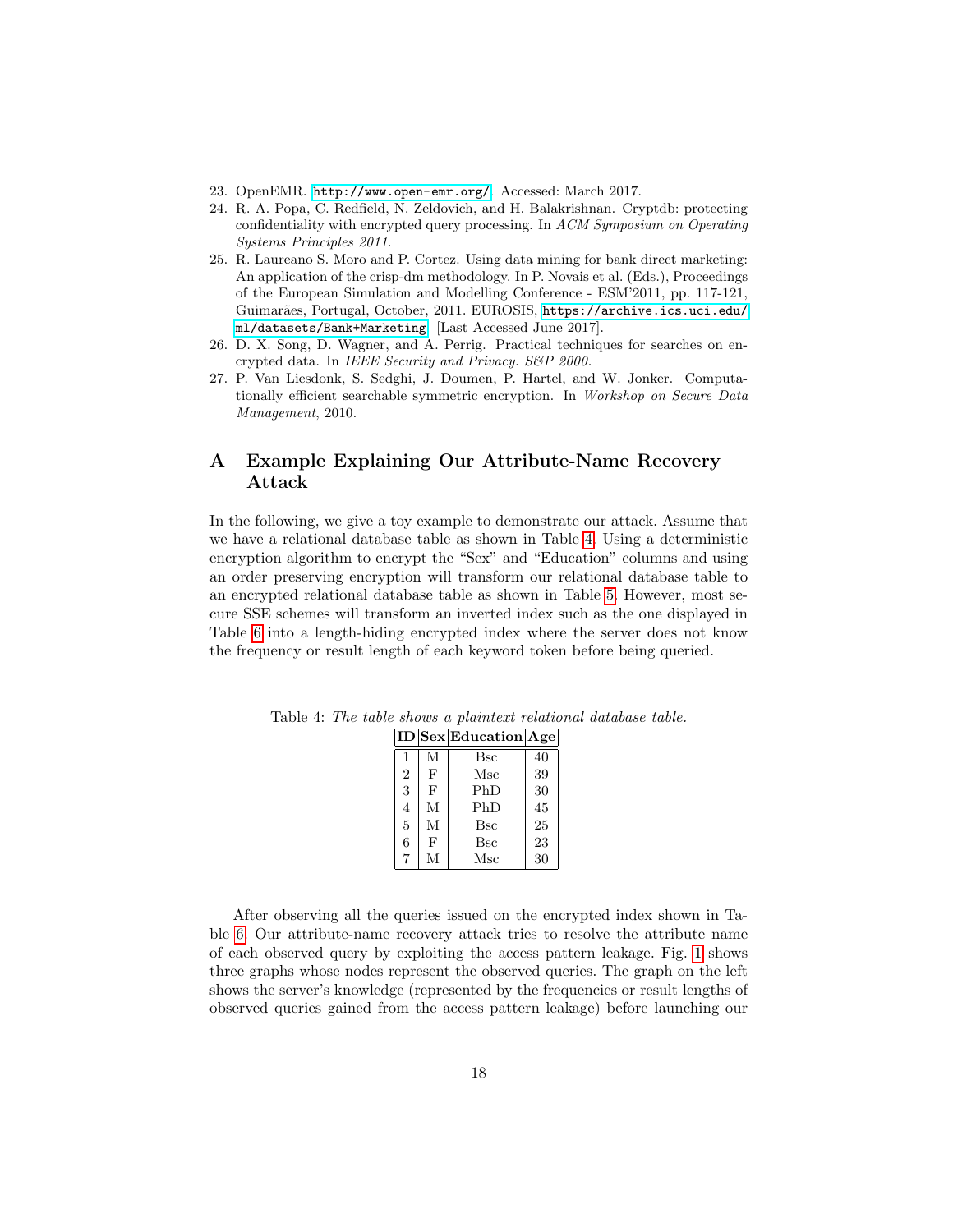<span id="page-18-0"></span>Table 5: The table shows an encrypted relational database table. DET refers to Deterministic Encryption and OPE refers to Order Preserving Encryption. Column names can either be replaced by random labels or deterministically encrypted using the table unique ID.

|                | $ \mathbf{ID} $ DET(Education  tableID, K <sub>0</sub> ) DET(Age  tableID, K <sub>0</sub> ) DET(Sex  tableID, K <sub>0</sub> ) |                |               |
|----------------|--------------------------------------------------------------------------------------------------------------------------------|----------------|---------------|
|                | $DET(Bsc, K_2)$                                                                                                                | $OPE(40, K_3)$ | $DET(M,K_1)$  |
| $\overline{2}$ | $DET(Msc, K_2)$                                                                                                                | $OPE(39, K_3)$ | $DET(F,K_1)$  |
| 3              | $DET(PhD, K_2)$                                                                                                                | $OPE(30, K_3)$ | $DET(F,K_1)$  |
| 4              | $DET(PhD, K_2)$                                                                                                                | $OPE(45, K_3)$ | $DET(M, K_1)$ |
| 5              | $DET(Bsc, K_2)$                                                                                                                | $OPE(25, K_3)$ | $DET(M, K_1)$ |
| 6              | $DET(Bsc, K_2)$                                                                                                                | $OPE(23, K_3)$ | $DET(F,K_1)$  |
|                | $DET(Msc, K_2)$                                                                                                                | $OPE(30, K_3)$ | $DET(M, K_1)$ |

<span id="page-18-1"></span>Table 6: The table shows an inverted index for the relational database table shown in Table [4.](#page-17-6) Each keyword w is represented as  $w = (a : v)$  where a refers to its attribute name and v refers to its value.

| Keyword       | Record IDs     |
|---------------|----------------|
| SexF          | 2, 3, 6        |
| Sex:M         | 1, 4, 5, 7     |
| Education:Bsc | 1, 5, 6        |
| Education:Msc | 2, 7           |
| Education:PhD | 3, 4           |
| Age:23        | 6              |
| Age:25        | 5              |
| Age:30        | 3, 7           |
| Age:39        | $\mathfrak{D}$ |
| Age:40        |                |
| Age:45        |                |

attacks. When we apply the Attribute-Name recovery attack using only as background knowledge the meta-data information about the table and the number of records, the Server will know only the attribute names, "Education", "Sex" and "Age" represented by the graph on the middle in Fig. [1.](#page-19-0) Note that Naveed et al. [\[22\]](#page-16-9) attack recovers column names and values of the encrypted database table shown in Table [5](#page-18-0) using public background data. However, our attributename recovery attack recovers the query issued on the encrypted index shown in Table [7](#page-19-1) using only meta-data information about the database table in addition to the number of records which can be leaked by some SSE schemes or guessed by the attacker.

Moreover, when we apply both the Attribute-Name recovery attack and the Relational-Count attack using the frequency distribution knowledge, the Server will know both the attribute names and their corresponding actual values. This additional knowledge is represented in Fig. [1](#page-19-0) by the graph on the right.